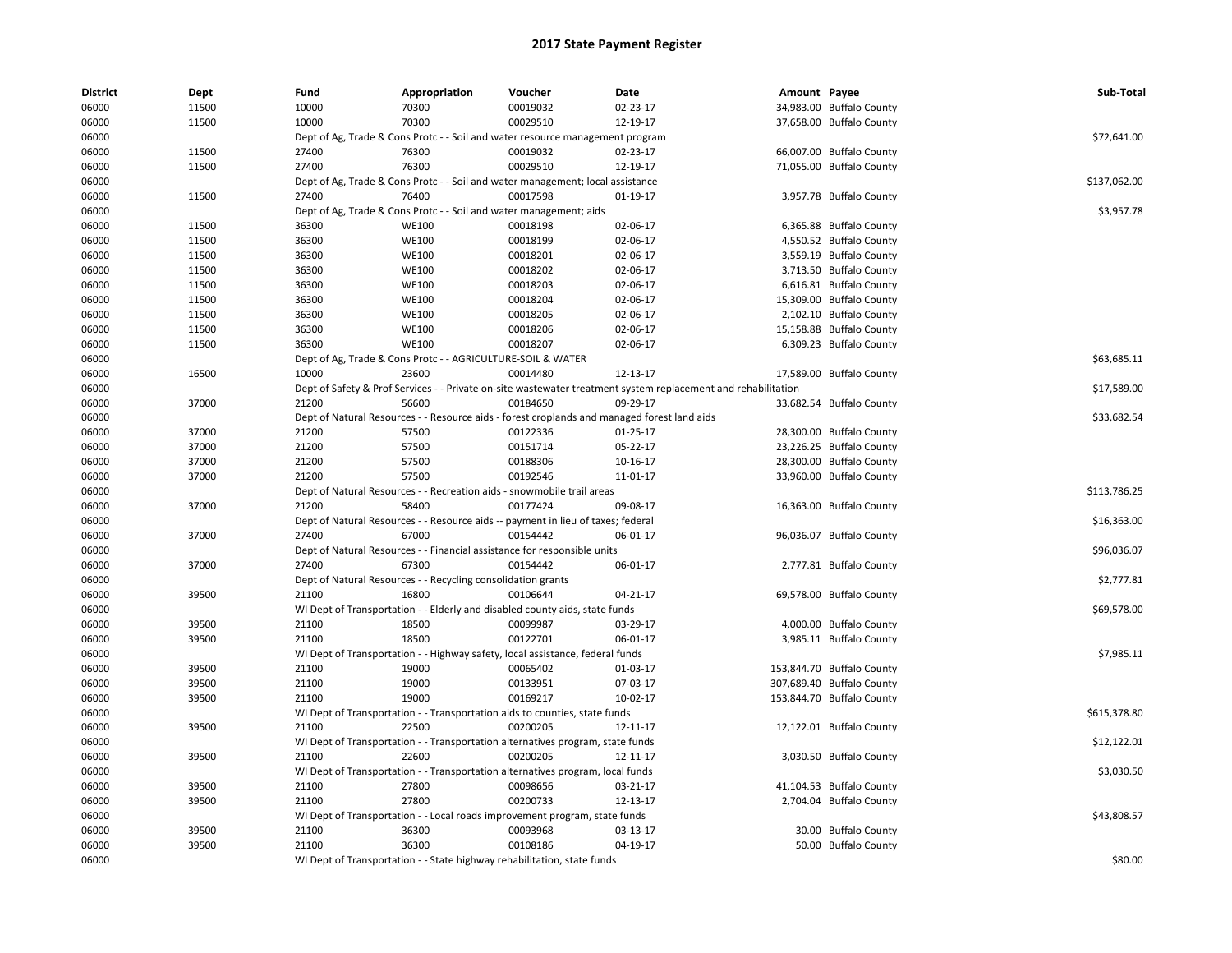| <b>District</b> | Dept  | Fund                            | Appropriation | Voucher                                                                             | Date                                                                                                    | Amount Payee |                           | Sub-Total      |
|-----------------|-------|---------------------------------|---------------|-------------------------------------------------------------------------------------|---------------------------------------------------------------------------------------------------------|--------------|---------------------------|----------------|
| 06000           | 39500 | 21100                           | 36500         | 00085063                                                                            | 02-13-17                                                                                                |              | 280.00 Buffalo County     |                |
| 06000           | 39500 | 21100                           | 36500         | 00091270                                                                            | 03-02-17                                                                                                |              | 840.00 Buffalo County     |                |
| 06000           | 39500 | 21100                           | 36500         | 00053740                                                                            | $01-01-17$                                                                                              |              | 280.00 Buffalo County     |                |
| 06000           | 39500 | 21100                           | 36500         | 00080979                                                                            | 01-31-17                                                                                                |              | 280.00 Buffalo County     |                |
| 06000           | 39500 | 21100                           | 36500         | 00091747                                                                            | 03-06-17                                                                                                |              | 157.29 Buffalo County     |                |
| 06000           | 39500 | 21100                           | 36500         | 00103570                                                                            | 04-06-17                                                                                                |              | 303.96 Buffalo County     |                |
| 06000           | 39500 | 21100                           | 36500         | 00103571                                                                            | 04-06-17                                                                                                |              | 1.59 Buffalo County       |                |
| 06000           | 39500 | 21100                           | 36500         | 00125335                                                                            | 06-06-17                                                                                                |              | 152.00 Buffalo County     |                |
| 06000           | 39500 | 21100                           | 36500         | 00145493                                                                            | 08-01-17                                                                                                |              | 216.00 Buffalo County     |                |
| 06000           | 39500 | 21100                           | 36500         | 00151973                                                                            | 08-07-17                                                                                                |              | 216.00 Buffalo County     |                |
| 06000           | 39500 | 21100                           | 36500         | 00171352                                                                            | 09-26-17                                                                                                |              | 216.00 Buffalo County     |                |
| 06000           | 39500 | 21100                           | 36500         | 00190632                                                                            | 11-09-17                                                                                                |              | 216.00 Buffalo County     |                |
| 06000           |       |                                 |               | WI Dept of Transportation - - Highway system management and operations, state funds |                                                                                                         |              |                           | \$3,158.84     |
| 06000           | 39500 | 21100                           | 36800         | 00087473                                                                            | 02-20-17                                                                                                |              | 171,644.08 Buffalo County |                |
| 06000           | 39500 | 21100                           | 36800         | 00103029                                                                            | 04-05-17                                                                                                |              | 106,922.09 Buffalo County |                |
| 06000           | 39500 | 21100                           | 36800         | 00076295                                                                            | 01-19-17                                                                                                |              | 150,219.10 Buffalo County |                |
| 06000           | 39500 | 21100                           | 36800         | 00081034                                                                            | 01-31-17                                                                                                |              | 164,012.48 Buffalo County |                |
| 06000           | 39500 | 21100                           | 36800         | 00094652                                                                            | 03-14-17                                                                                                |              | 12,568.05 Buffalo County  |                |
| 06000           | 39500 | 21100                           | 36800         | 00103030                                                                            | 04-05-17                                                                                                |              | 104,413.52 Buffalo County |                |
| 06000           | 39500 | 21100                           | 36800         | 00111903                                                                            | 05-01-17                                                                                                |              | 159,703.37 Buffalo County |                |
| 06000           | 39500 | 21100                           | 36800         | 00125335                                                                            | 06-06-17                                                                                                |              | 111,488.75 Buffalo County |                |
| 06000           | 39500 | 21100                           | 36800         | 00150325                                                                            | 08-02-17                                                                                                |              | 94,913.99 Buffalo County  |                |
| 06000           | 39500 | 21100                           | 36800         | 00151973                                                                            | 08-07-17                                                                                                |              | 238,909.47 Buffalo County |                |
| 06000           | 39500 | 21100                           | 36800         | 00179048                                                                            | 10-13-17                                                                                                |              | 166,225.62 Buffalo County |                |
| 06000           | 39500 | 21100                           | 36800         | 00191742                                                                            | 11-13-17                                                                                                |              | 124,634.05 Buffalo County |                |
| 06000           | 39500 | 21100                           | 36800         | 00195401                                                                            | 11-24-17                                                                                                |              | 139,810.13 Buffalo County |                |
| 06000           | 39500 | 21100                           | 36800         | 00199007                                                                            | 12-07-17                                                                                                |              | 1,766.30 Buffalo County   |                |
| 06000           |       |                                 |               | WI Dept of Transportation - - Routine maintenance activities, state funds           |                                                                                                         |              |                           | \$1,747,231.00 |
| 06000           | 39500 | 21100                           | 37500         | 00076295                                                                            | $01-19-17$                                                                                              |              | 302.62 Buffalo County     |                |
| 06000           | 39500 | 21100                           | 37500         | 00151973                                                                            | 08-07-17                                                                                                |              | 202.61 Buffalo County     |                |
| 06000           |       |                                 |               | WI Dept of Transportation - - Highway system management and operations, local funds |                                                                                                         |              |                           | \$505.23       |
| 06000           | 39500 | 21100                           | 38000         | 00151973                                                                            | 08-07-17                                                                                                |              | 33.37 Buffalo County      |                |
| 06000           | 39500 | 21100                           | 38000         | 00179048                                                                            | 10-13-17                                                                                                |              | 1,233.03 Buffalo County   |                |
| 06000           | 39500 | 21100                           | 38000         | 00191742                                                                            | 11-13-17                                                                                                |              | 364.05 Buffalo County     |                |
| 06000           |       |                                 |               | WI Dept of Transportation - - Routine maintenance activities, federal funds         |                                                                                                         |              |                           | \$1,630.45     |
| 06000           | 39500 | 21100                           | 28600         | 00174552                                                                            | 10-04-17                                                                                                |              | 287,699.86 Buffalo County |                |
| 06000           |       |                                 |               |                                                                                     | WI Dept of Transportation - - Local transportation facility improvement assistance, federal funds       |              |                           | \$287,699.86   |
| 06000           | 41000 | 10000                           | 11600         | 00167964                                                                            | 11-07-17                                                                                                |              | 5,335.10 Buffalo County   |                |
| 06000           |       |                                 |               |                                                                                     | Department of Corrections - - Reimbursing counties for probation, extended supervision and parole holds |              |                           | \$5,335.10     |
| 06000           | 43500 | 10000                           | 10700         | 00137482                                                                            | 07-12-17                                                                                                |              | 386.03 Buffalo County     |                |
| 06000           | 43500 | 10000                           | 10700         | 00142201                                                                            | 07-18-17                                                                                                |              | 1,003.38 Buffalo County   |                |
| 06000           | 43500 | 10000                           | 10700         | 00174785                                                                            | 12-27-17                                                                                                |              | 422.00 Buffalo County     |                |
| 06000           | 43500 | 10000                           | 10700         | 00174786                                                                            | 12-15-17                                                                                                |              | 474.75 Buffalo County     |                |
| 06000           |       | Department of Health Services - |               | - Public health dispensaries and drugs                                              |                                                                                                         |              |                           | \$2.286.16     |
| 06000           | 43500 | 10000                           | 00000         | 90708                                                                               | 01-02-17                                                                                                |              | 1,639.00 Buffalo County   |                |
| 06000           | 43500 | 10000                           | 00000         | 90710                                                                               | $02 - 01 - 17$                                                                                          |              | 62,901.00 Buffalo County  |                |
| 06000           | 43500 | 10000                           | 00000         | 90711                                                                               | 03-01-17                                                                                                |              | 120,129.00 Buffalo County |                |
| 06000           | 43500 | 10000                           | 00000         | 90715                                                                               | 05-01-17                                                                                                |              | 116,791.00 Buffalo County |                |
| 06000           | 43500 | 10000                           | 00000         | 90716                                                                               | 06-01-17                                                                                                |              | 52,625.00 Buffalo County  |                |
| 06000           | 43500 | 10000                           | 00000         | 90800                                                                               | 07-01-17                                                                                                |              | 128,309.00 Buffalo County |                |
| 06000           | 43500 | 10000                           | 00000         | 90801                                                                               | 08-01-17                                                                                                |              | 40,380.00 Buffalo County  |                |
| 06000           | 43500 | 10000                           | 00000         | 90802                                                                               | 09-01-17                                                                                                |              | 187,947.00 Buffalo County |                |
|                 |       |                                 |               |                                                                                     |                                                                                                         |              |                           |                |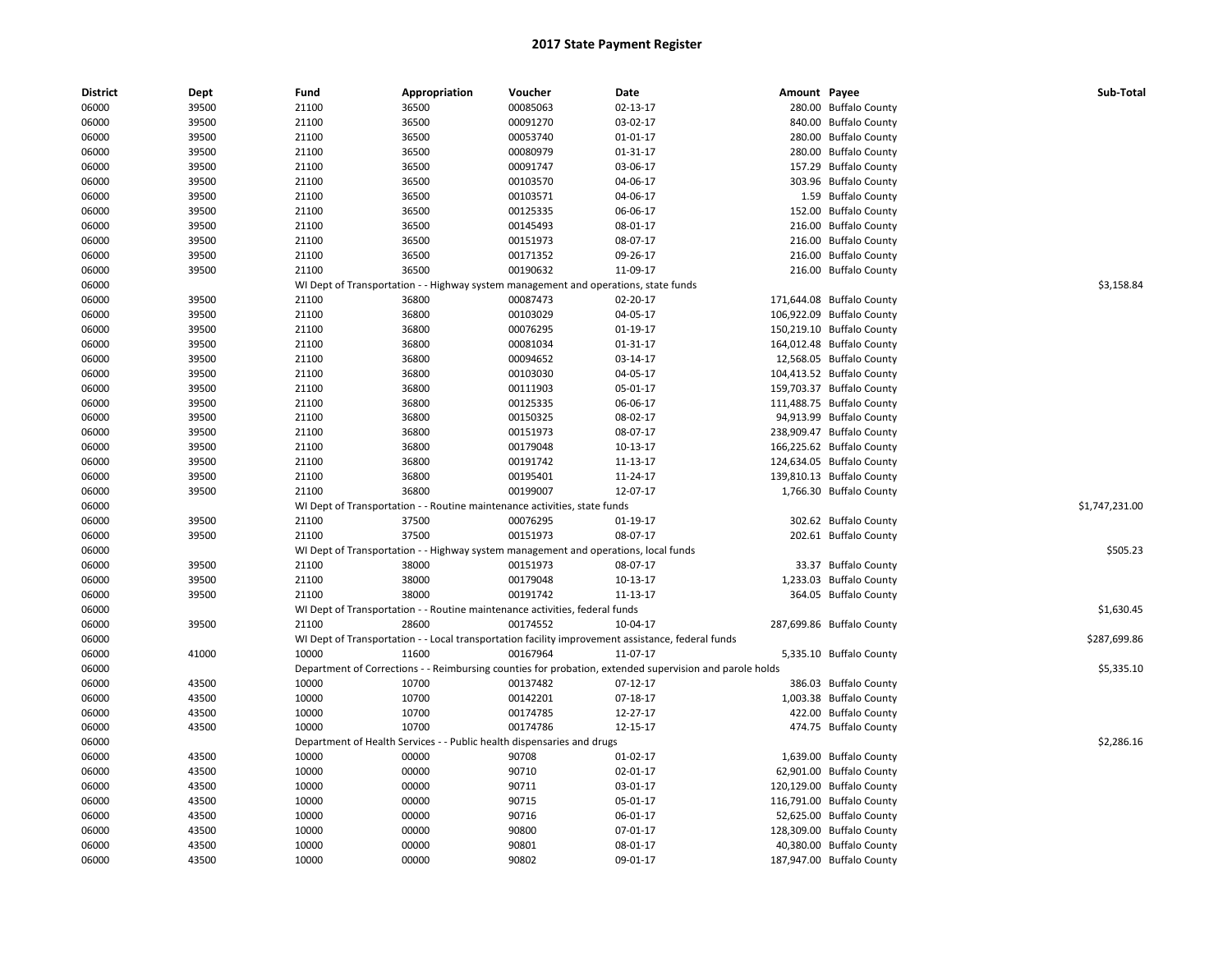| <b>District</b> | Dept  | Fund  | Appropriation                                                                             | Voucher  | Date                                                                                           | Amount Payee |                                                    | Sub-Total      |
|-----------------|-------|-------|-------------------------------------------------------------------------------------------|----------|------------------------------------------------------------------------------------------------|--------------|----------------------------------------------------|----------------|
| 06000           | 43500 | 10000 | 00000                                                                                     | 90805    | 10-02-17                                                                                       |              | 53,685.00 Buffalo County                           |                |
| 06000           | 43500 | 10000 | 00000                                                                                     | 90806    | 11-01-17                                                                                       |              | 187,197.00 Buffalo County                          |                |
| 06000           | 43500 | 10000 | 00000                                                                                     | 90807    | 12-01-17                                                                                       |              | 60,032.00 Buffalo County                           |                |
| 06000           | 43500 | 10000 | 00000                                                                                     | 90713    | 04-01-17                                                                                       |              | 1,008.00 Buffalo County                            |                |
| 06000           | 43500 | 10000 | 00000                                                                                     | 90714    | 04-03-17                                                                                       |              | 8,968.00 Buffalo County                            |                |
| 06000           |       |       | Department of Health Services - - State/Federal Aids                                      |          |                                                                                                |              |                                                    | \$1,021,611.00 |
| 06000           | 45500 | 10000 | 20200                                                                                     | 00023221 | 02-06-17                                                                                       |              | 557.86 Buffalo County                              |                |
| 06000           | 45500 | 10000 | 20200                                                                                     | 00023258 | 02-06-17                                                                                       |              | 544.03 Buffalo County                              |                |
| 06000           | 45500 | 10000 | 20200                                                                                     | 00028654 | 05-18-17                                                                                       |              | 752.96 Buffalo County                              |                |
| 06000           |       |       | Department of Justice - - Officer training reimbursement                                  |          |                                                                                                |              |                                                    | \$1,854.85     |
| 06000           | 45500 | 10000 | 22100                                                                                     | 00035880 | 10-13-17                                                                                       |              | 920.00 Buffalo County                              |                |
| 06000           |       |       | Department of Justice - - Crime laboratories; deoxyribonucleic acid analysis              |          |                                                                                                |              |                                                    | \$920.00       |
| 06000           | 45500 | 10000 | 23100                                                                                     | 00023221 | 02-06-17                                                                                       |              | 2,224.40 Buffalo County                            |                |
| 06000           | 45500 | 10000 | 23100                                                                                     | 00023258 | 02-06-17                                                                                       |              | 450.15 Buffalo County                              |                |
| 06000           | 45500 | 10000 | 23100                                                                                     | 00028654 | 05-18-17                                                                                       |              | 2,265.97 Buffalo County                            |                |
| 06000           | 45500 | 10000 | 23100                                                                                     | 00039555 | 12-21-17                                                                                       |              | 3,040.00 Buffalo County                            |                |
| 06000           |       |       | Department of Justice - - Law enforcement training fund, local assistance                 |          |                                                                                                |              |                                                    | \$7,980.52     |
| 06000           | 45500 | 10000 | 28500                                                                                     | 00038858 | 12-12-17                                                                                       |              | 45,721.89 Buffalo County                           |                |
| 06000           |       |       | Department of Justice - - Alternatives to Prosecution                                     |          |                                                                                                |              |                                                    | \$45,721.89    |
| 06000           | 45500 | 10000 | 53200                                                                                     | 00031684 | 07-20-17                                                                                       |              | 14,009.34 Buffalo County                           |                |
| 06000           |       |       | Department of Justice - - Crime victim and witness assistance surcharge, general services |          |                                                                                                |              |                                                    | \$14,009.34    |
| 06000           | 45500 | 10000 | 53900                                                                                     | 00024940 | 03-03-17                                                                                       |              | 12,100.53 Buffalo County                           |                |
| 06000           |       |       | Department of Justice - - Reimbursement to counties for victim-witness services           |          |                                                                                                |              |                                                    | \$12,100.53    |
| 06000           | 46500 | 10000 | 30800                                                                                     | 00021612 | 02-06-17                                                                                       |              | 533.90 Buffalo County                              |                |
| 06000           |       |       | Department of Military Affairs - - Emergency response equipment                           |          |                                                                                                |              |                                                    | \$533.90       |
| 06000           | 46500 | 10000 | 34200                                                                                     | 00024026 | 03-24-17                                                                                       |              | 6,626.24 Buffalo County                            |                |
| 06000           | 46500 | 10000 | 34200                                                                                     | 00030701 | 08-23-17                                                                                       |              | 6,955.57 Buffalo County                            |                |
| 06000           |       |       | Department of Military Affairs - - Federal aid, local assistance                          |          |                                                                                                |              |                                                    | \$13,581.81    |
| 06000           | 46500 | 10000 | 35000                                                                                     | 00025597 | 05-04-17                                                                                       |              | 16,881.31 Buffalo County                           |                |
| 06000           |       |       | Department of Military Affairs - - Federal aid, homeland security                         |          |                                                                                                |              |                                                    | \$16,881.31    |
| 06000           | 46500 | 27200 | 36400                                                                                     | 00027659 | 06-14-17                                                                                       |              | 2,946.48 Buffalo County                            |                |
| 06000           |       |       |                                                                                           |          | Department of Military Affairs - - Division of emergency management; petroleum inspection fund |              |                                                    | \$2,946.48     |
| 06000           | 48500 | 15200 | 12700                                                                                     | 00031935 | 06-29-17                                                                                       |              | 388.85 Buffalo County                              |                |
| 06000           |       |       | Department of Veterans Affairs - - Grants to counties                                     |          |                                                                                                |              |                                                    | \$388.85       |
| 06000           | 48500 | 58200 | 26700                                                                                     | 00031935 | 06-29-17                                                                                       |              | 1,749.85 Buffalo County                            |                |
| 06000           |       |       | Department of Veterans Affairs - - County grants                                          |          |                                                                                                |              |                                                    | \$1,749.85     |
| 06000           | 48500 | 58200 | 28000                                                                                     | 00037704 | 10-25-17                                                                                       |              | 1,284.51 Buffalo County                            |                |
| 06000           |       |       | Department of Veterans Affairs - - Transportation payment                                 |          |                                                                                                |              |                                                    | \$1,284.51     |
| 06000           | 48500 | 58300 | 37000                                                                                     | 00031935 | 06-29-17                                                                                       |              | 1,749.85 Buffalo County                            |                |
| 06000           |       |       | Department of Veterans Affairs - - County grants                                          |          |                                                                                                |              |                                                    | \$1,749.85     |
| 06000           | 50500 | 10000 | 15500                                                                                     | 00040174 | $01-18-17$                                                                                     |              | 1,065.97 Buffalo County                            |                |
| 06000           | 50500 | 10000 | 15500                                                                                     | 00045020 | 03-15-17                                                                                       |              | 3,343.57 Buffalo County                            |                |
|                 | 50500 | 10000 |                                                                                           | 00046133 | 03-29-17                                                                                       |              |                                                    |                |
| 06000<br>06000  | 50500 | 10000 | 15500<br>15500                                                                            | 00050384 | 05-16-17                                                                                       |              | 1,000.87 Buffalo County<br>1,290.64 Buffalo County |                |
|                 |       |       |                                                                                           |          |                                                                                                |              |                                                    |                |
| 06000           | 50500 | 10000 | 15500                                                                                     | 00051825 | 05-31-17                                                                                       |              | 1,099.71 Buffalo County                            |                |
| 06000           | 50500 | 10000 | 15500                                                                                     | 00055746 | 07-17-17                                                                                       |              | 1,143.01 Buffalo County                            |                |
| 06000           | 50500 | 10000 | 15500                                                                                     | 00057861 | 08-15-17                                                                                       |              | 1,656.23 Buffalo County                            |                |
| 06000           | 50500 | 10000 | 15500                                                                                     | 00061473 | 09-29-17                                                                                       |              | 758.43 Buffalo County                              |                |
| 06000           | 50500 | 10000 | 15500                                                                                     | 00062823 | 10-17-17                                                                                       |              | 683.11 Buffalo County                              |                |
| 06000           | 50500 | 10000 | 15500                                                                                     | 00066446 | 11-29-17                                                                                       |              | 225.93 Buffalo County                              |                |
| 06000           | 50500 | 10000 | 15500                                                                                     | 00066447 | 11-29-17                                                                                       |              | 663.39 Buffalo County                              |                |
| 06000           |       |       | Department of Administration - - Federal aid; local assistance                            |          |                                                                                                |              |                                                    | \$12,930.86    |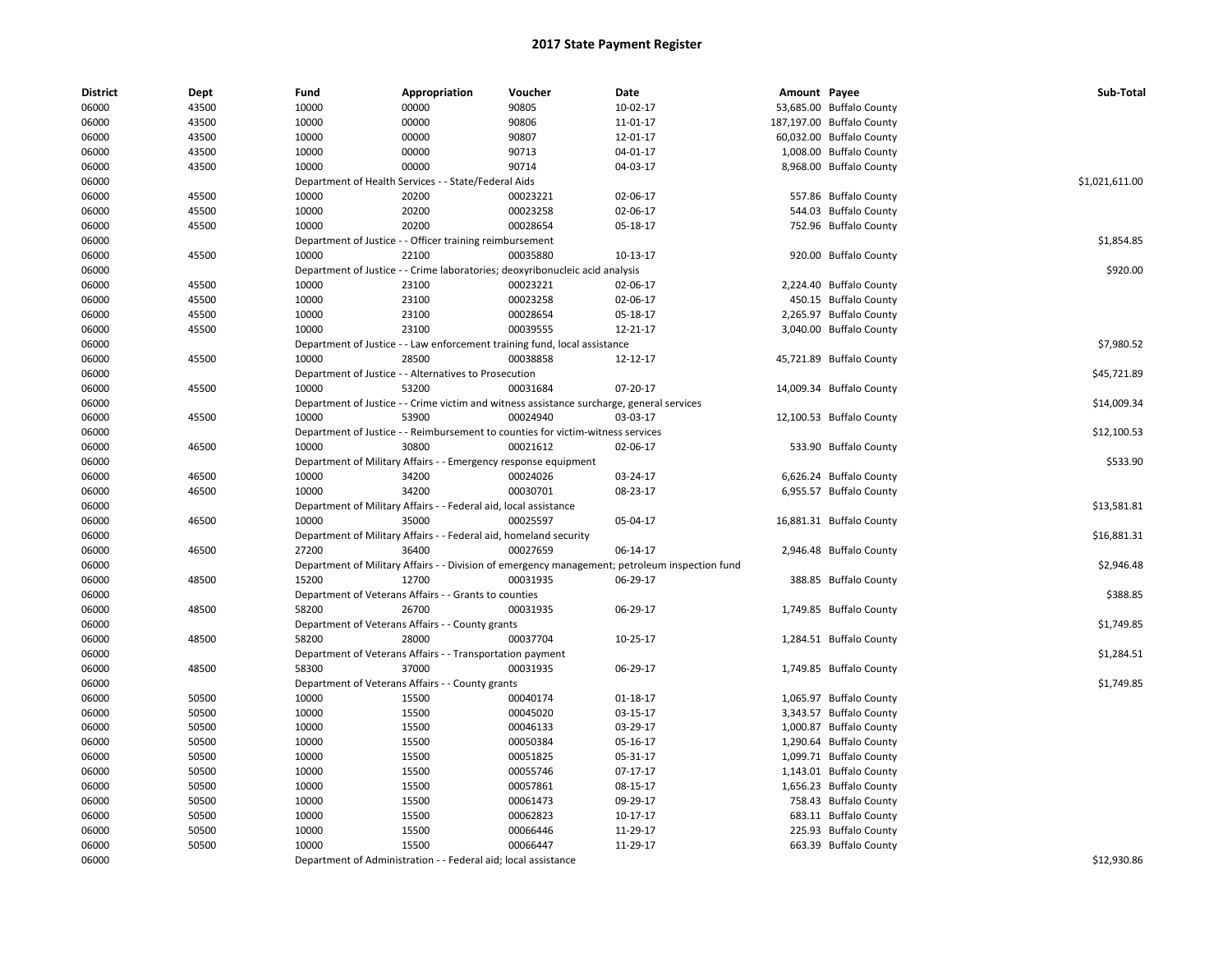| <b>District</b> | Dept  | Fund                                  | Appropriation                                                                    | Voucher  | Date           | Amount Payee |                             | Sub-Total      |
|-----------------|-------|---------------------------------------|----------------------------------------------------------------------------------|----------|----------------|--------------|-----------------------------|----------------|
| 06000           | 50500 | 10000                                 | 74300                                                                            | 00045447 | 03-29-17       |              | 53,233.00 Buffalo County    |                |
| 06000           | 50500 | 10000                                 | 74300                                                                            | 00054563 | 07-07-17       |              | 102,480.00 Buffalo County   |                |
| 06000           | 50500 | 10000                                 | 74300                                                                            | 00058617 | 09-05-17       |              | 14,519.00 Buffalo County    |                |
| 06000           | 50500 | 10000                                 | 74300                                                                            | 00065352 | 11-24-17       |              | 97,480.00 Buffalo County    |                |
| 06000           |       |                                       | Department of Administration - - Federal aid; local assistance                   |          |                |              |                             | \$267,712.00   |
| 06000           | 50500 | 23500                                 | 37100                                                                            | 00040174 | 01-18-17       |              | 2,809.78 Buffalo County     |                |
| 06000           | 50500 | 23500                                 | 37100                                                                            | 00045020 | 03-15-17       |              | 5,800.01 Buffalo County     |                |
| 06000           | 50500 | 23500                                 | 37100                                                                            | 00046133 | 03-29-17       |              | 464.68 Buffalo County       |                |
| 06000           | 50500 | 23500                                 | 37100                                                                            | 00051825 | 05-31-17       |              | 97.25 Buffalo County        |                |
| 06000           | 50500 | 23500                                 | 37100                                                                            | 00066446 | 11-29-17       |              | 341.87 Buffalo County       |                |
| 06000           | 50500 | 23500                                 | 37100                                                                            | 00066447 | 11-29-17       |              | 1,302.57 Buffalo County     |                |
| 06000           |       |                                       | Department of Administration - - Low-income assistance grants                    |          |                |              |                             | \$10,816.16    |
| 06000           | 50500 | 26900                                 | 16600                                                                            | 00041054 | 02-07-17       |              | 1,000.00 Buffalo County     |                |
| 06000           | 50500 | 26900                                 | 16600                                                                            | 00042985 | 02-21-17       |              | 77,592.00 Buffalo County    |                |
| 06000           | 50500 | 26900                                 | 16600                                                                            | 00052253 | 06-12-17       |              | 25,000.00 Buffalo County    |                |
| 06000           |       | Department of Administration - - Land |                                                                                  |          |                |              |                             | \$103,592.00   |
| 06000           | 51000 | 10000                                 | 12000                                                                            | 00000283 | $01 - 17 - 17$ |              | 8,337.09 Buffalo County     |                |
| 06000           |       | Elections Commission - - Recount fees |                                                                                  |          |                |              |                             | \$8,337.09     |
| 06000           | 83500 | 10000                                 | 10500                                                                            | 00020354 | 07-24-17       |              | 48,096.70 Buffalo County    |                |
| 06000           | 83500 | 10000                                 | 10500                                                                            | 00023370 | 11-20-17       |              | 272,547.96 Buffalo County   |                |
| 06000           |       |                                       | Shared Revenue and Tax Relief - - County and municipal aid account               |          |                |              |                             | \$320,644.66   |
| 06000           | 83500 | 10000                                 | 10900                                                                            | 00017320 | 07-24-17       |              | 15,301.00 Buffalo County    |                |
| 06000           |       |                                       | Shared Revenue and Tax Relief - - State aid; tax exempt property                 |          |                |              |                             | \$15,301.00    |
| 06000           | 83500 | 10000                                 | 11000                                                                            | 00020354 | 07-24-17       |              | 73,160.60 Buffalo County    |                |
| 06000           | 83500 | 10000                                 | 11000                                                                            | 00023370 | 11-20-17       |              | 463,642.12 Buffalo County   |                |
| 06000           |       |                                       | Shared Revenue and Tax Relief - - Public utility distribution account            |          |                |              |                             | \$536,802.72   |
| 06000           | 83500 | 10000                                 | 30200                                                                            | 00020071 | 07-24-17       |              | 491,384.12 Buffalo County   |                |
| 06000           | 83500 | 10000                                 | 30200                                                                            | 00022116 | 07-24-17       |              | 1,850,689.21 Buffalo County |                |
| 06000           |       |                                       | Shared Revenue and Tax Relief - - School levy tax credit and first dollar credit |          |                |              |                             | \$2,342,073.33 |
| 06000           | 83500 | 52100                                 | 36300                                                                            | 00016121 | 03-27-17       |              | 529,470.37 Buffalo County   |                |
| 06000           |       |                                       | Shared Revenue and Tax Relief - - Lottery and gaming credit                      |          | \$529,470.37   |              |                             |                |
| 06000 Total     |       |                                       |                                                                                  |          |                |              |                             | \$8,648,405.07 |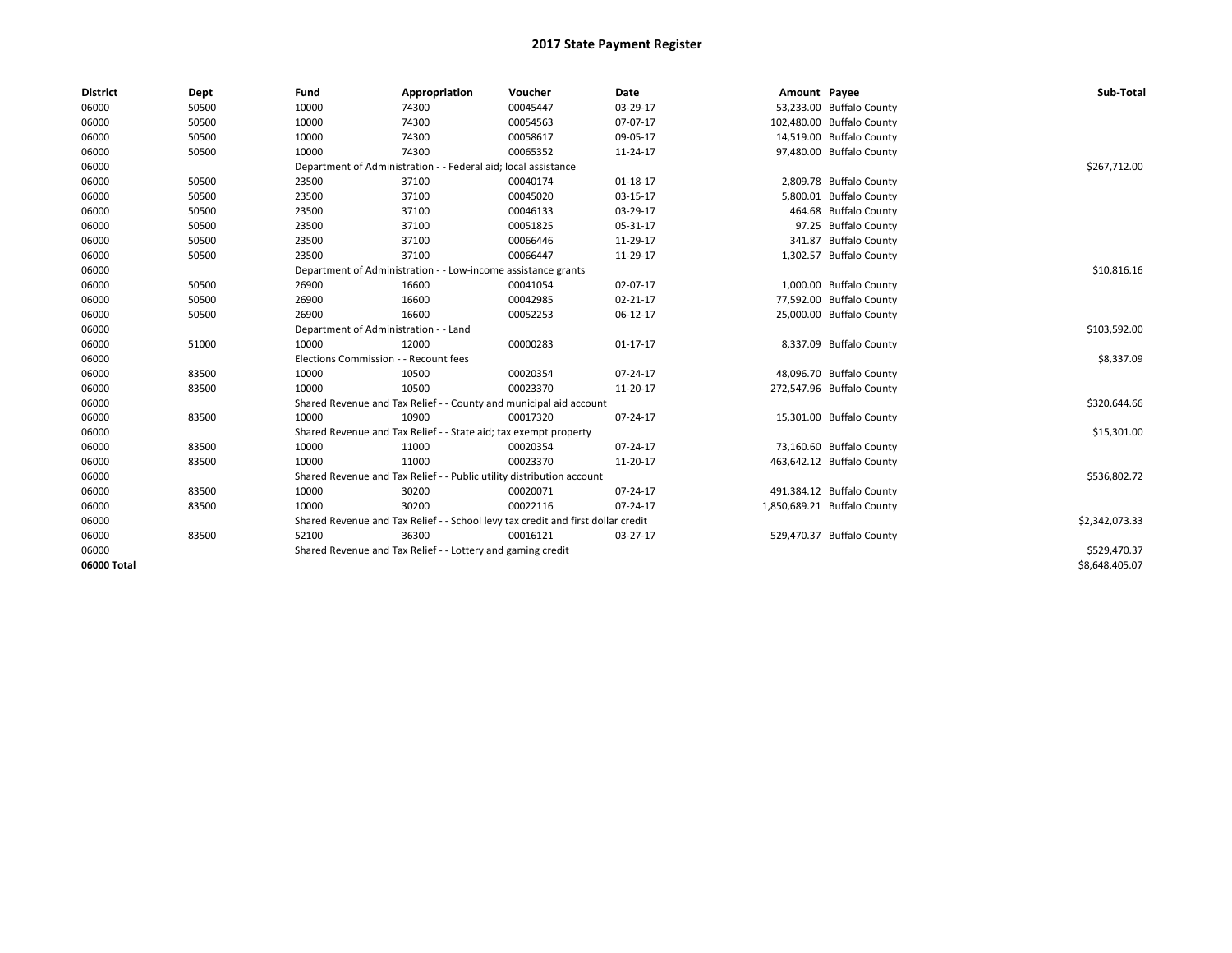| <b>District</b> | Dept  | Fund  | Appropriation                                                                           | Voucher  | Date                                                                                                         | Amount Payee |                         | Sub-Total    |
|-----------------|-------|-------|-----------------------------------------------------------------------------------------|----------|--------------------------------------------------------------------------------------------------------------|--------------|-------------------------|--------------|
| 06002           | 16500 | 10000 | 22500                                                                                   | 00010588 | 06-26-17                                                                                                     |              | 1,185.42 Alma, Town of  |              |
| 06002           |       |       | Dept of Safety & Prof Services - - Fire dues distribution                               |          |                                                                                                              |              |                         | \$1,185.42   |
| 06002           | 37000 | 10000 | 50300                                                                                   | 00124343 | 02-06-17                                                                                                     |              | 6.98 Alma, Town of      |              |
| 06002           |       |       | Dept of Natural Resources - - Aids in lieu of taxes - general fund                      |          |                                                                                                              |              |                         | \$6.98       |
| 06002           | 37000 | 21200 | 16600                                                                                   | 00157044 | 06-19-17                                                                                                     |              | 3,797.21 Alma, Town of  |              |
| 06002           |       |       | Dept of Natural Resources - - General program operations - state funds; forestry        |          |                                                                                                              |              |                         | \$3,797.21   |
| 06002           | 37000 | 21200 | 57100                                                                                   | 00157044 | 06-19-17                                                                                                     |              | 1,737.91 Alma, Town of  |              |
| 06002           |       |       |                                                                                         |          | Dept of Natural Resources - - Resource aids -- county forests, forest croplands and managed forest land aids |              |                         | \$1,737.91   |
| 06002           | 37000 | 21200 | 58900                                                                                   | 00157044 | 06-19-17                                                                                                     |              | 17,467.15 Alma, Town of |              |
| 06002           |       |       | Dept of Natural Resources - - Resource aids - distribution of closed acreage fees.      |          |                                                                                                              |              |                         | \$17,467.15  |
| 06002           | 39500 | 21100 | 17400                                                                                   | 00091944 | 03-08-17                                                                                                     |              | 99,574.21 Alma, Town of |              |
| 06002           |       |       | WI Dept of Transportation - - Disaster damage aids, state funds                         |          |                                                                                                              |              |                         | \$99,574.21  |
| 06002           | 39500 | 21100 | 19100                                                                                   | 00065591 | 01-03-17                                                                                                     |              | 10,041.12 Alma, Town of |              |
| 06002           | 39500 | 21100 | 19100                                                                                   | 00096714 | 04-03-17                                                                                                     |              | 10,041.12 Alma, Town of |              |
| 06002           | 39500 | 21100 | 19100                                                                                   | 00134140 | 07-03-17                                                                                                     |              | 10,041.12 Alma, Town of |              |
| 06002           | 39500 | 21100 | 19100                                                                                   | 00169406 | 10-02-17                                                                                                     |              | 10,041.12 Alma, Town of |              |
| 06002           |       |       | WI Dept of Transportation - - Transportation aids to municipalities, state funds        |          |                                                                                                              |              |                         | \$40,164.48  |
| 06002           | 46500 | 27200 | 36500                                                                                   | 00033394 | 10-19-17                                                                                                     |              | 1,365.00 Alma, Town of  |              |
| 06002           |       |       | Department of Military Affairs - - State disaster assistance; petroleum inspection fund |          |                                                                                                              |              |                         | \$1,365.00   |
| 06002           | 83500 | 10000 | 10500                                                                                   | 00020331 | 07-24-17                                                                                                     |              | 3,256.68 Alma, Town of  |              |
| 06002           | 83500 | 10000 | 10500                                                                                   | 00023347 | 11-20-17                                                                                                     |              | 18,454.55 Alma, Town of |              |
| 06002           |       |       | Shared Revenue and Tax Relief - - County and municipal aid account                      |          |                                                                                                              |              |                         | \$21,711.23  |
| 06002           | 83500 | 10000 | 10900                                                                                   | 00017501 | 07-24-17                                                                                                     |              | 2.00 Alma, Town of      |              |
| 06002           |       |       | Shared Revenue and Tax Relief - - State aid; tax exempt property                        |          |                                                                                                              |              |                         | \$2.00       |
| 06002           | 83500 | 10000 | 11000                                                                                   | 00020331 | 07-24-17                                                                                                     |              | 2.13 Alma, Town of      |              |
| 06002           | 83500 | 10000 | 11000                                                                                   | 00023347 | 11-20-17                                                                                                     |              | 12.03 Alma, Town of     |              |
| 06002           |       |       | Shared Revenue and Tax Relief - - Public utility distribution account                   |          |                                                                                                              |              |                         | \$14.16      |
| 06002           | 83500 | 52100 | 36300                                                                                   | 00015675 | 03-27-17                                                                                                     |              | 350.93 Alma, Town of    |              |
| 06002           |       |       | Shared Revenue and Tax Relief - - Lottery and gaming credit                             |          | \$350.93                                                                                                     |              |                         |              |
| 06002 Total     |       |       |                                                                                         |          |                                                                                                              |              |                         | \$187,376.68 |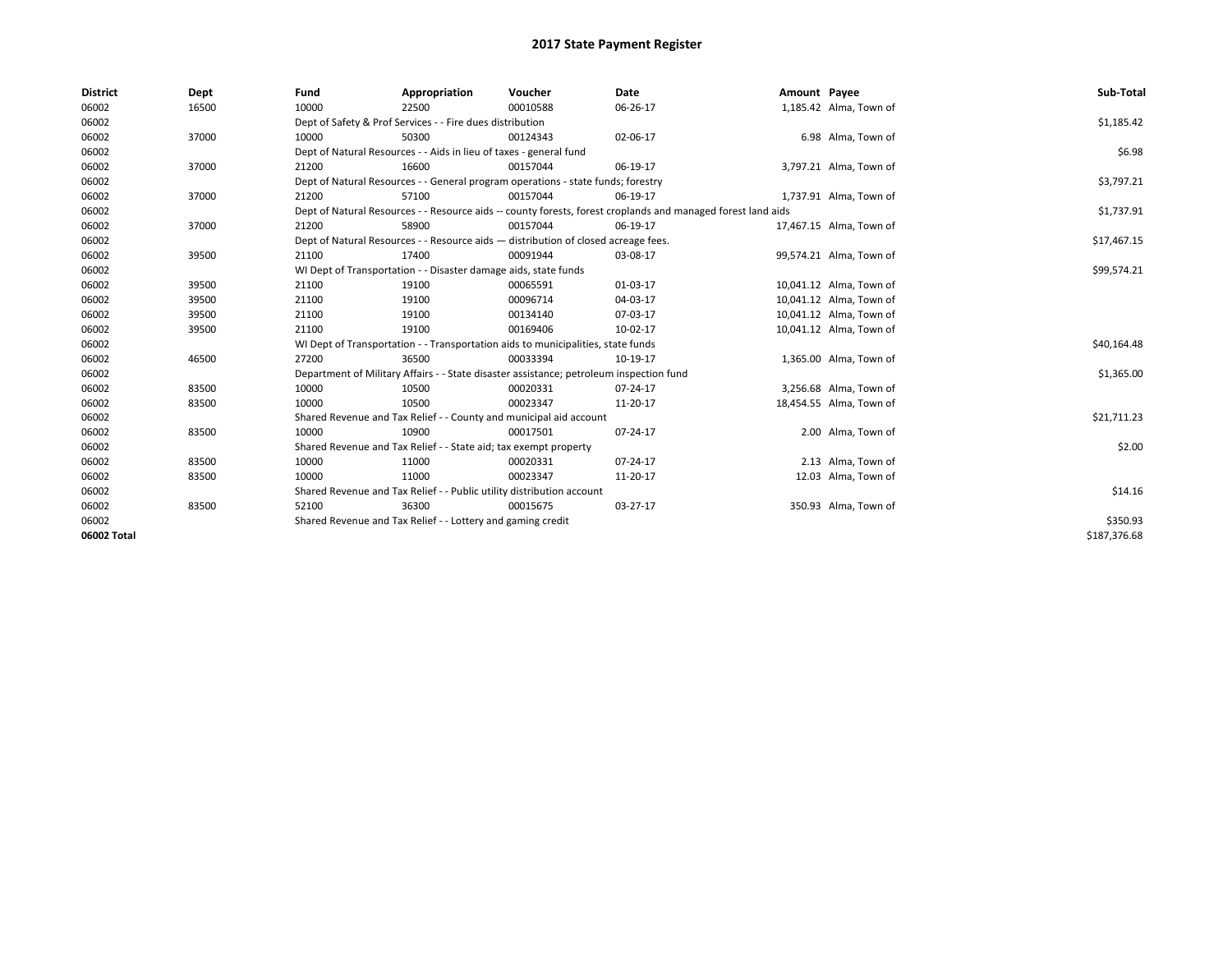| <b>District</b> | Dept  | Fund  | Appropriation                                                                                                | Voucher  | Date     | Amount Payee |                             | Sub-Total    |  |  |
|-----------------|-------|-------|--------------------------------------------------------------------------------------------------------------|----------|----------|--------------|-----------------------------|--------------|--|--|
| 06004           | 16500 | 10000 | 22500                                                                                                        | 00010589 | 06-26-17 |              | 1.861.37 Town Of Belvidere  |              |  |  |
| 06004           |       |       | Dept of Safety & Prof Services - - Fire dues distribution                                                    |          |          |              |                             | \$1,861.37   |  |  |
| 06004           | 37000 | 21200 | 16600                                                                                                        | 00157045 | 06-19-17 |              | 1,505.99 Town Of Belvidere  |              |  |  |
| 06004           |       |       | Dept of Natural Resources - - General program operations - state funds; forestry                             |          |          |              |                             | \$1,505.99   |  |  |
| 06004           | 37000 | 21200 | 57100                                                                                                        | 00157045 | 06-19-17 |              | 689.27 Town Of Belvidere    |              |  |  |
| 06004           |       |       | Dept of Natural Resources - - Resource aids -- county forests, forest croplands and managed forest land aids |          |          |              |                             | \$689.27     |  |  |
| 06004           | 37000 | 21200 | 57900                                                                                                        | 00142487 | 04-21-17 |              | 1.32 Town Of Belvidere      |              |  |  |
| 06004           |       |       | Dept of Natural Resources - - Aids in lieu of taxes - sum sufficient                                         |          |          |              |                             | \$1.32       |  |  |
| 06004           | 37000 | 21200 | 58900                                                                                                        | 00157045 | 06-19-17 |              | 6.927.57 Town Of Belvidere  |              |  |  |
| 06004           |       |       | Dept of Natural Resources - - Resource aids - distribution of closed acreage fees.                           |          |          |              |                             | \$6,927.57   |  |  |
| 06004           | 39500 | 21100 | 19100                                                                                                        | 00065592 | 01-03-17 |              | 16,900.35 Town Of Belvidere |              |  |  |
| 06004           | 39500 | 21100 | 19100                                                                                                        | 00096715 | 04-03-17 |              | 16.900.35 Town Of Belvidere |              |  |  |
| 06004           | 39500 | 21100 | 19100                                                                                                        | 00134141 | 07-03-17 |              | 16.900.35 Town Of Belvidere |              |  |  |
| 06004           | 39500 | 21100 | 19100                                                                                                        | 00169407 | 10-02-17 |              | 16,900.35 Town Of Belvidere |              |  |  |
| 06004           |       |       | WI Dept of Transportation - - Transportation aids to municipalities, state funds                             |          |          |              |                             | \$67,601.40  |  |  |
| 06004           | 50500 | 10000 | 17400                                                                                                        | 00047390 | 04-28-17 |              | 73,698.00 Town Of Belvidere |              |  |  |
| 06004           |       |       | Department of Administration - - High-voltage transmission line annual impact fee distributions              |          |          |              |                             | \$73,698.00  |  |  |
| 06004           | 83500 | 10000 | 10500                                                                                                        | 00020332 | 07-24-17 |              | 3.670.34 Town Of Belvidere  |              |  |  |
| 06004           | 83500 | 10000 | 10500                                                                                                        | 00023348 | 11-20-17 |              | 20,798.56 Town Of Belvidere |              |  |  |
| 06004           |       |       | Shared Revenue and Tax Relief - - County and municipal aid account                                           |          |          |              |                             | \$24,468.90  |  |  |
| 06004           | 83500 | 10000 | 11000                                                                                                        | 00020332 | 07-24-17 |              | 12.157.40 Town Of Belvidere |              |  |  |
| 06004           | 83500 | 10000 | 11000                                                                                                        | 00023348 | 11-20-17 |              | 74,743.18 Town Of Belvidere |              |  |  |
| 06004           |       |       | Shared Revenue and Tax Relief - - Public utility distribution account                                        |          |          |              |                             |              |  |  |
| 06004 Total     |       |       |                                                                                                              |          |          |              |                             | \$263,654.40 |  |  |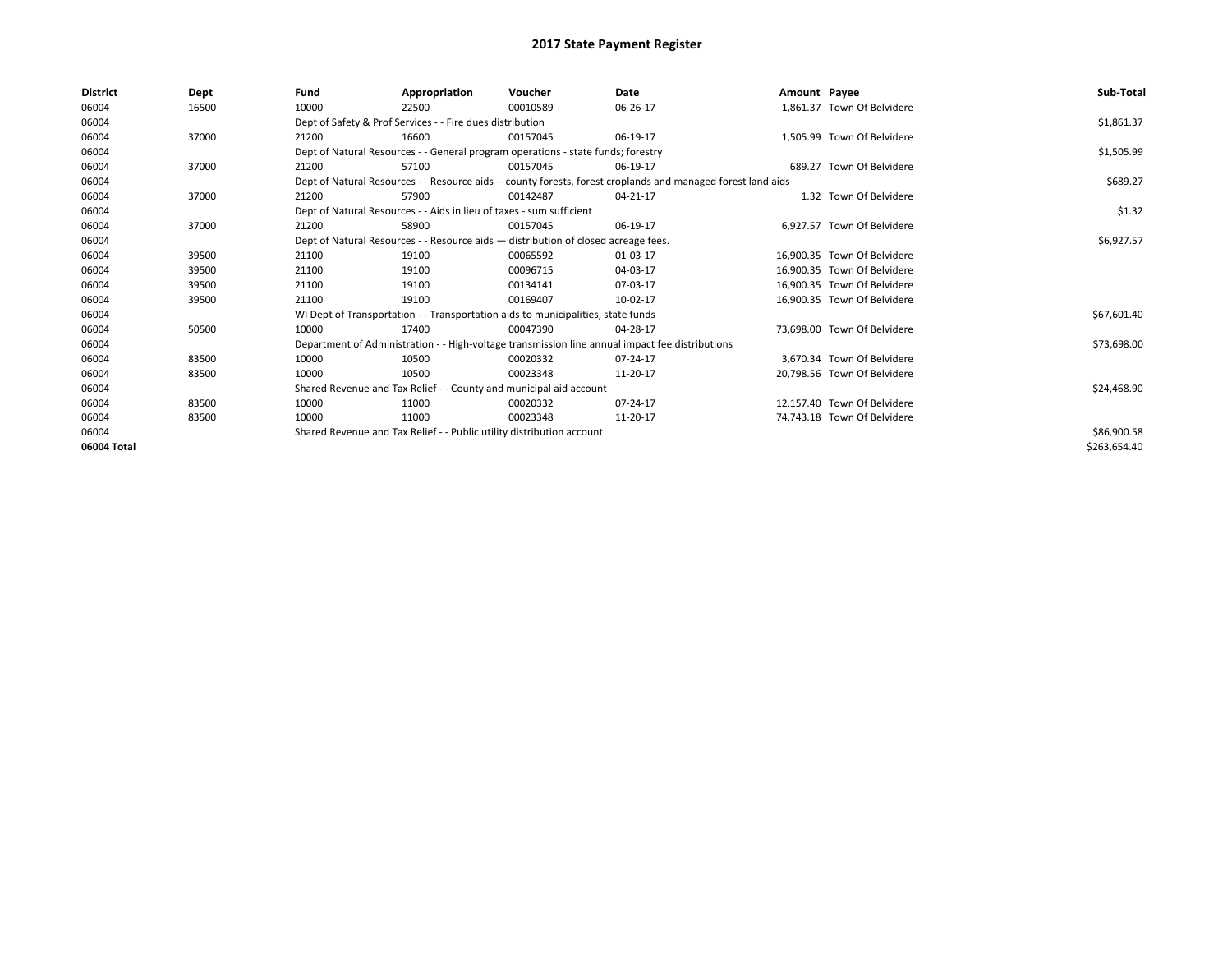| <b>District</b> | <b>Dept</b> | Fund  | Appropriation                                                                      | Voucher  | Date                                                                                                         | Amount Payee |                           | Sub-Total    |
|-----------------|-------------|-------|------------------------------------------------------------------------------------|----------|--------------------------------------------------------------------------------------------------------------|--------------|---------------------------|--------------|
| 06006           | 16500       | 10000 | 22500                                                                              | 00010590 | 06-27-17                                                                                                     |              | 2,604.86 Town Of Buffalo  |              |
| 06006           |             |       | Dept of Safety & Prof Services - - Fire dues distribution                          |          |                                                                                                              |              |                           | \$2,604.86   |
| 06006           | 37000       | 10000 | 50300                                                                              | 00124306 | 02-06-17                                                                                                     |              | 459.78 Town Of Buffalo    |              |
| 06006           |             |       | Dept of Natural Resources - - Aids in lieu of taxes - general fund                 |          |                                                                                                              |              |                           | \$459.78     |
| 06006           | 37000       | 21200 | 16600                                                                              | 00157046 | 06-19-17                                                                                                     |              | 907.35 Town Of Buffalo    |              |
| 06006           |             |       | Dept of Natural Resources - - General program operations - state funds; forestry   |          |                                                                                                              |              |                           | \$907.35     |
| 06006           | 37000       | 21200 | 57100                                                                              | 00157046 | 06-19-17                                                                                                     |              | 416.88 Town Of Buffalo    |              |
| 06006           |             |       |                                                                                    |          | Dept of Natural Resources - - Resource aids -- county forests, forest croplands and managed forest land aids |              |                           | \$416.88     |
| 06006           | 37000       | 21200 | 58900                                                                              | 00157046 | 06-19-17                                                                                                     |              | 4.173.79 Town Of Buffalo  |              |
| 06006           |             |       | Dept of Natural Resources - - Resource aids - distribution of closed acreage fees. |          |                                                                                                              |              |                           | \$4,173.79   |
| 06006           | 39500       | 21100 | 19100                                                                              | 00065593 | 01-03-17                                                                                                     |              | 15,463.54 Town Of Buffalo |              |
| 06006           | 39500       | 21100 | 19100                                                                              | 00096716 | 04-03-17                                                                                                     |              | 15,463.54 Town Of Buffalo |              |
| 06006           | 39500       | 21100 | 19100                                                                              | 00134142 | 07-03-17                                                                                                     |              | 15,463.54 Town Of Buffalo |              |
| 06006           | 39500       | 21100 | 19100                                                                              | 00169408 | 10-02-17                                                                                                     |              | 15,463.56 Town Of Buffalo |              |
| 06006           |             |       | WI Dept of Transportation - - Transportation aids to municipalities, state funds   |          |                                                                                                              |              |                           | \$61,854.18  |
| 06006           | 50500       | 10000 | 17400                                                                              | 00047391 | 04-28-17                                                                                                     |              | 71,788.00 Town Of Buffalo |              |
| 06006           |             |       |                                                                                    |          | Department of Administration - - High-voltage transmission line annual impact fee distributions              |              |                           | \$71,788.00  |
| 06006           | 83500       | 10000 | 10500                                                                              | 00020333 | 07-24-17                                                                                                     |              | 5,395.48 Town Of Buffalo  |              |
| 06006           | 83500       | 10000 | 10500                                                                              | 00023349 | 11-20-17                                                                                                     |              | 30,606.02 Town Of Buffalo |              |
| 06006           |             |       | Shared Revenue and Tax Relief - - County and municipal aid account                 |          |                                                                                                              |              |                           | \$36,001.50  |
| 06006           | 83500       | 10000 | 10900                                                                              | 00017502 | 07-24-17                                                                                                     |              | 195.00 Town Of Buffalo    |              |
| 06006           |             |       | Shared Revenue and Tax Relief - - State aid; tax exempt property                   |          |                                                                                                              |              |                           | \$195.00     |
| 06006 Total     |             |       |                                                                                    |          |                                                                                                              |              |                           | \$178,401.34 |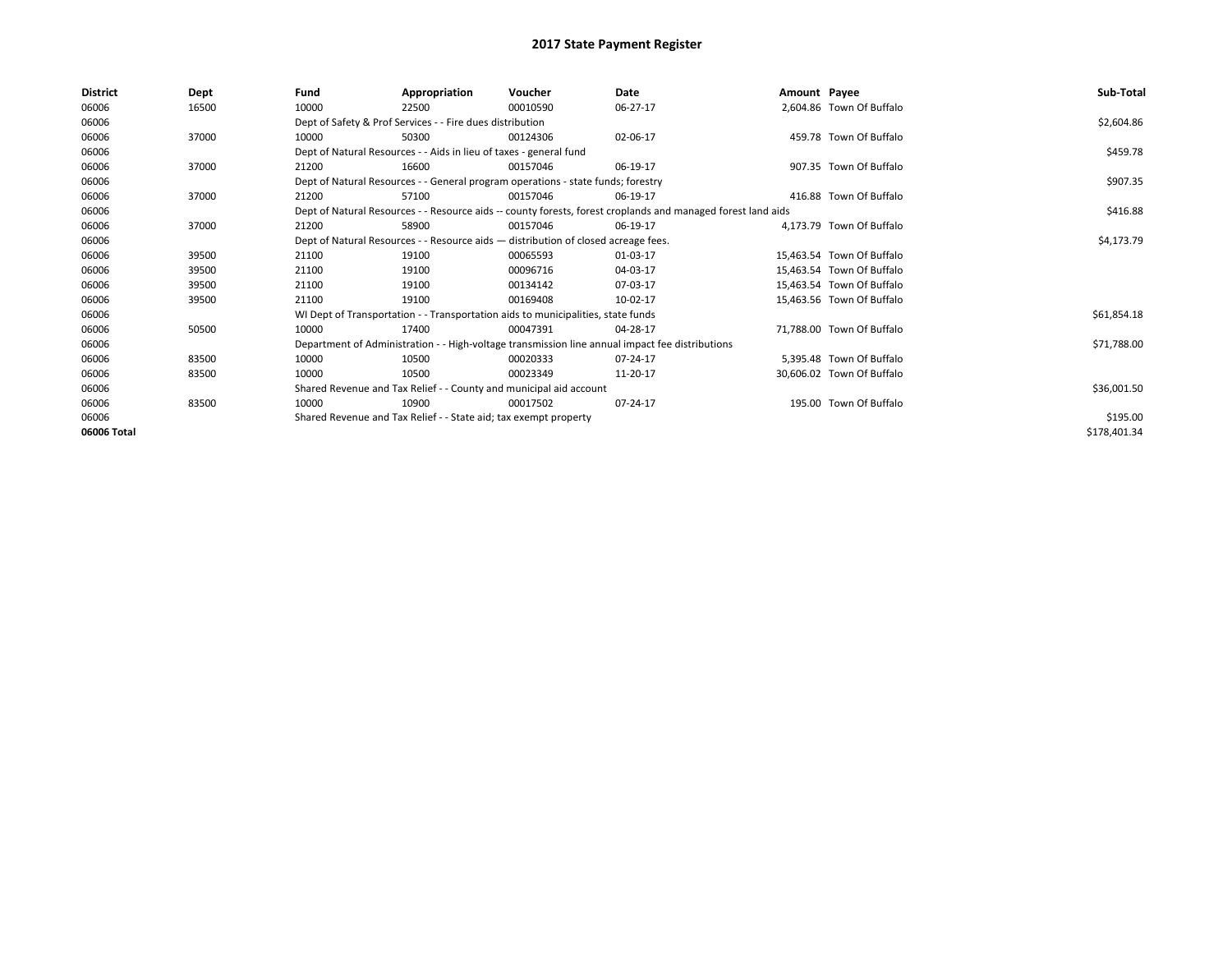| <b>District</b> | Dept  | Fund                                                                  | Appropriation                                                                      | Voucher  | Date                                                                                                         | Amount Payee |                          | Sub-Total    |
|-----------------|-------|-----------------------------------------------------------------------|------------------------------------------------------------------------------------|----------|--------------------------------------------------------------------------------------------------------------|--------------|--------------------------|--------------|
| 06008           | 16500 | 10000                                                                 | 22500                                                                              | 00010591 | 06-26-17                                                                                                     |              | 988.57 Town Of Canton    |              |
| 06008           |       |                                                                       | Dept of Safety & Prof Services - - Fire dues distribution                          |          |                                                                                                              |              |                          | \$988.57     |
| 06008           | 37000 | 10000                                                                 | 50300                                                                              | 00124327 | 02-06-17                                                                                                     |              | 1.329.56 Town Of Canton  |              |
| 06008           | 37000 | 10000                                                                 | 50300                                                                              | 00142839 | 04-21-17                                                                                                     |              | 114.06 Town Of Canton    |              |
| 06008           |       |                                                                       | Dept of Natural Resources - - Aids in lieu of taxes - general fund                 |          |                                                                                                              |              |                          | \$1,443.62   |
| 06008           | 37000 | 21200                                                                 | 16600                                                                              | 00157047 | 06-19-17                                                                                                     |              | 2,035.89 Town Of Canton  |              |
| 06008           |       |                                                                       | Dept of Natural Resources - - General program operations - state funds; forestry   |          | \$2,035.89                                                                                                   |              |                          |              |
| 06008           | 37000 | 21200                                                                 | 57100                                                                              | 00157047 | 06-19-17                                                                                                     |              | 931.79 Town Of Canton    |              |
| 06008           |       |                                                                       |                                                                                    |          | Dept of Natural Resources - - Resource aids -- county forests, forest croplands and managed forest land aids |              |                          | \$931.79     |
| 06008           | 37000 | 21200                                                                 | 57900                                                                              | 00142840 | 04-21-17                                                                                                     |              | 469.22 Town Of Canton    |              |
| 06008           |       |                                                                       | Dept of Natural Resources - - Aids in lieu of taxes - sum sufficient               |          |                                                                                                              |              |                          | \$469.22     |
| 06008           | 37000 | 21200                                                                 | 58900                                                                              | 00157047 | 06-19-17                                                                                                     |              | 9,365.11 Town Of Canton  |              |
| 06008           |       |                                                                       | Dept of Natural Resources - - Resource aids - distribution of closed acreage fees. |          |                                                                                                              |              |                          | \$9,365.11   |
| 06008           | 39500 | 21100                                                                 | 19100                                                                              | 00065594 | 01-03-17                                                                                                     |              | 16,201.21 Town Of Canton |              |
| 06008           | 39500 | 21100                                                                 | 19100                                                                              | 00096717 | 04-03-17                                                                                                     |              | 16,201.21 Town Of Canton |              |
| 06008           | 39500 | 21100                                                                 | 19100                                                                              | 00134143 | 07-03-17                                                                                                     |              | 16,201.21 Town Of Canton |              |
| 06008           | 39500 | 21100                                                                 | 19100                                                                              | 00169409 | 10-02-17                                                                                                     |              | 16,201.23 Town Of Canton |              |
| 06008           |       |                                                                       | WI Dept of Transportation - - Transportation aids to municipalities, state funds   |          |                                                                                                              |              |                          | \$64,804.86  |
| 06008           | 83500 | 10000                                                                 | 10500                                                                              | 00020334 | 07-24-17                                                                                                     |              | 3,123.23 Town Of Canton  |              |
| 06008           | 83500 | 10000                                                                 | 10500                                                                              | 00023350 | 11-20-17                                                                                                     |              | 17,698.27 Town Of Canton |              |
| 06008           |       |                                                                       | Shared Revenue and Tax Relief - - County and municipal aid account                 |          |                                                                                                              |              |                          | \$20,821.50  |
| 06008           | 83500 | 10000                                                                 | 10900                                                                              | 00017503 | 07-24-17                                                                                                     |              | 1.00 Town Of Canton      |              |
| 06008           |       |                                                                       | Shared Revenue and Tax Relief - - State aid; tax exempt property                   |          |                                                                                                              |              |                          | \$1.00       |
| 06008           | 83500 | 10000                                                                 | 11000                                                                              | 00020334 | 07-24-17                                                                                                     |              | 139.82 Town Of Canton    |              |
| 06008           | 83500 | 10000                                                                 | 11000                                                                              | 00023350 | 11-20-17                                                                                                     |              | 829.30 Town Of Canton    |              |
| 06008           |       | Shared Revenue and Tax Relief - - Public utility distribution account |                                                                                    | \$969.12 |                                                                                                              |              |                          |              |
| 06008 Total     |       |                                                                       |                                                                                    |          |                                                                                                              |              |                          | \$101,830.68 |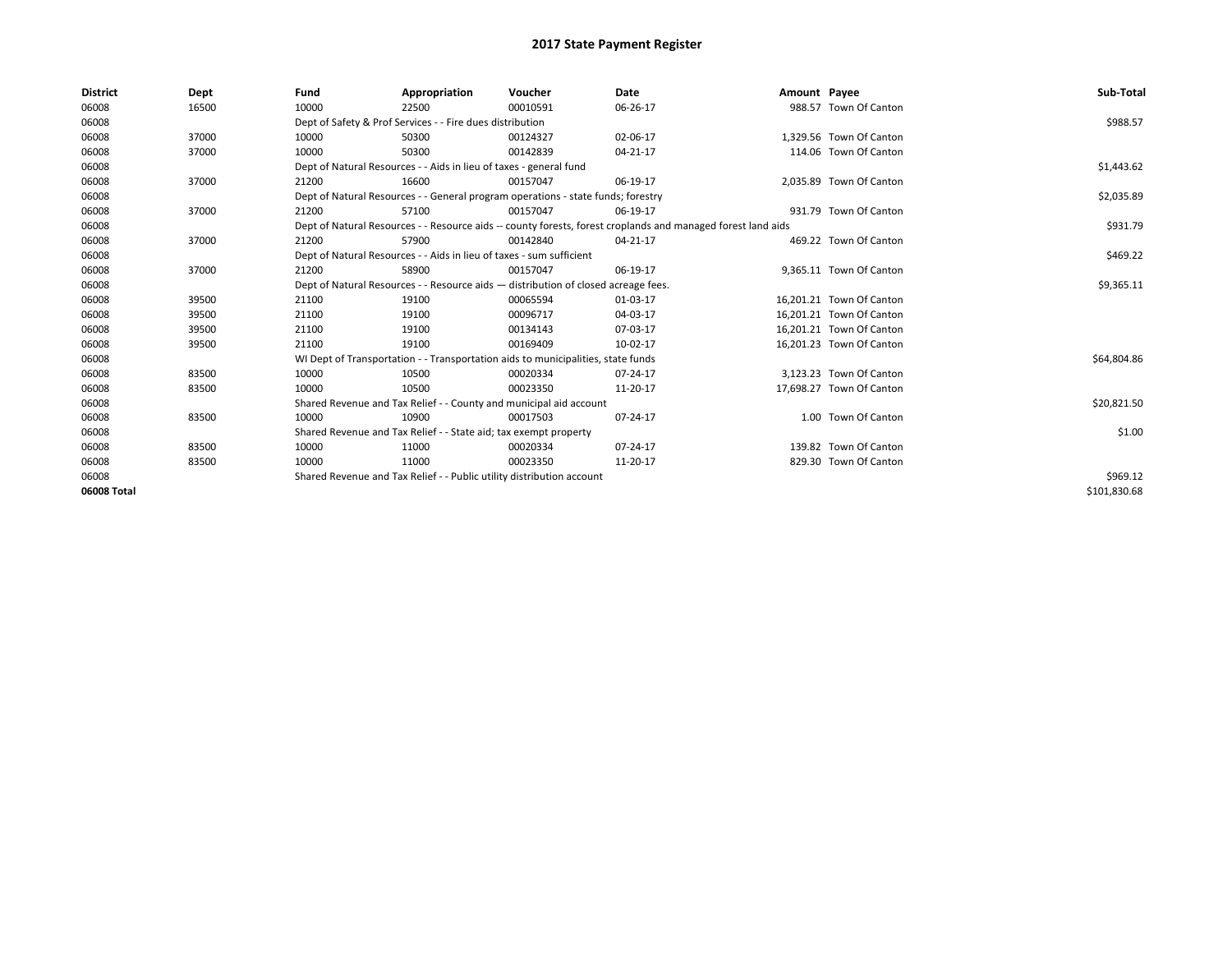| <b>District</b> | Dept  | Fund                                                               | Appropriation                                                                                                | Voucher     | Date                                                                                            | Amount Payee |                         | Sub-Total    |  |  |  |
|-----------------|-------|--------------------------------------------------------------------|--------------------------------------------------------------------------------------------------------------|-------------|-------------------------------------------------------------------------------------------------|--------------|-------------------------|--------------|--|--|--|
| 06010           | 16500 | 10000                                                              | 22500                                                                                                        | 00010592    | 06-26-17                                                                                        |              | 1,343.15 Town Of Cross  |              |  |  |  |
| 06010           |       |                                                                    | Dept of Safety & Prof Services - - Fire dues distribution                                                    |             |                                                                                                 |              |                         | \$1,343.15   |  |  |  |
| 06010           | 37000 | 10000                                                              | 50300                                                                                                        | 00124303    | 02-06-17                                                                                        |              | 8,599.42 Town Of Cross  |              |  |  |  |
| 06010           |       |                                                                    | Dept of Natural Resources - - Aids in lieu of taxes - general fund                                           |             |                                                                                                 |              |                         | \$8,599.42   |  |  |  |
| 06010           | 37000 | 21200                                                              | 16600                                                                                                        | 00157048    | 06-19-17                                                                                        |              | 2,621.14 Town Of Cross  |              |  |  |  |
| 06010           |       |                                                                    | Dept of Natural Resources - - General program operations - state funds; forestry                             |             |                                                                                                 |              |                         |              |  |  |  |
| 06010           | 37000 | 21200                                                              | 57100                                                                                                        | 00157048    | 06-19-17                                                                                        |              | 1,199.65 Town Of Cross  |              |  |  |  |
| 06010           |       |                                                                    | Dept of Natural Resources - - Resource aids -- county forests, forest croplands and managed forest land aids |             | \$1,199.65                                                                                      |              |                         |              |  |  |  |
| 06010           | 37000 | 21200                                                              | 58900                                                                                                        | 00157048    | 06-19-17                                                                                        |              | 12,057.25 Town Of Cross |              |  |  |  |
| 06010           |       |                                                                    | Dept of Natural Resources - - Resource aids - distribution of closed acreage fees.                           |             |                                                                                                 |              |                         | \$12,057.25  |  |  |  |
| 06010           | 39500 | 21100                                                              | 19100                                                                                                        | 00065595    | 01-03-17                                                                                        |              | 19,184.92 Town Of Cross |              |  |  |  |
| 06010           | 39500 | 21100                                                              | 19100                                                                                                        | 00096718    | 04-03-17                                                                                        |              | 19,184.92 Town Of Cross |              |  |  |  |
| 06010           | 39500 | 21100                                                              | 19100                                                                                                        | 00134144    | 07-03-17                                                                                        |              | 19,184.92 Town Of Cross |              |  |  |  |
| 06010           | 39500 | 21100                                                              | 19100                                                                                                        | 00169410    | 10-02-17                                                                                        |              | 19,184.94 Town Of Cross |              |  |  |  |
| 06010           |       |                                                                    | WI Dept of Transportation - - Transportation aids to municipalities, state funds                             |             |                                                                                                 |              |                         | \$76,739.70  |  |  |  |
| 06010           | 46500 | 27200                                                              | 36500                                                                                                        | 00033703    | 10-27-17                                                                                        |              | 15,172.48 Town Of Cross |              |  |  |  |
| 06010           |       |                                                                    | Department of Military Affairs - - State disaster assistance; petroleum inspection fund                      |             |                                                                                                 |              |                         | \$15,172.48  |  |  |  |
| 06010           | 50500 | 10000                                                              | 17400                                                                                                        | 00047392    | 04-28-17                                                                                        |              | 33.666.00 Town Of Cross |              |  |  |  |
| 06010           |       |                                                                    |                                                                                                              |             | Department of Administration - - High-voltage transmission line annual impact fee distributions |              |                         | \$33,666.00  |  |  |  |
| 06010           | 83500 | 10000                                                              | 10100                                                                                                        | 00020335    | 07-24-17                                                                                        |              | 1.125.67 Town Of Cross  |              |  |  |  |
| 06010           |       |                                                                    | Shared Revenue and Tax Relief - - Expenditure restraint program account                                      |             |                                                                                                 |              |                         | \$1,125.67   |  |  |  |
| 06010           | 83500 | 10000                                                              | 10500                                                                                                        | 00020335    | 07-24-17                                                                                        |              | 2,616.51 Town Of Cross  |              |  |  |  |
| 06010           | 83500 | 10000                                                              | 10500                                                                                                        | 00023351    | 11-20-17                                                                                        |              | 14,829.78 Town Of Cross |              |  |  |  |
| 06010           |       | Shared Revenue and Tax Relief - - County and municipal aid account |                                                                                                              | \$17,446.29 |                                                                                                 |              |                         |              |  |  |  |
| 06010           | 83500 | 10000                                                              | 10900                                                                                                        | 00017504    | 07-24-17                                                                                        |              | 7.00 Town Of Cross      |              |  |  |  |
| 06010           |       | Shared Revenue and Tax Relief - - State aid; tax exempt property   |                                                                                                              | \$7.00      |                                                                                                 |              |                         |              |  |  |  |
| 06010 Total     |       |                                                                    |                                                                                                              |             |                                                                                                 |              |                         | \$169,977.75 |  |  |  |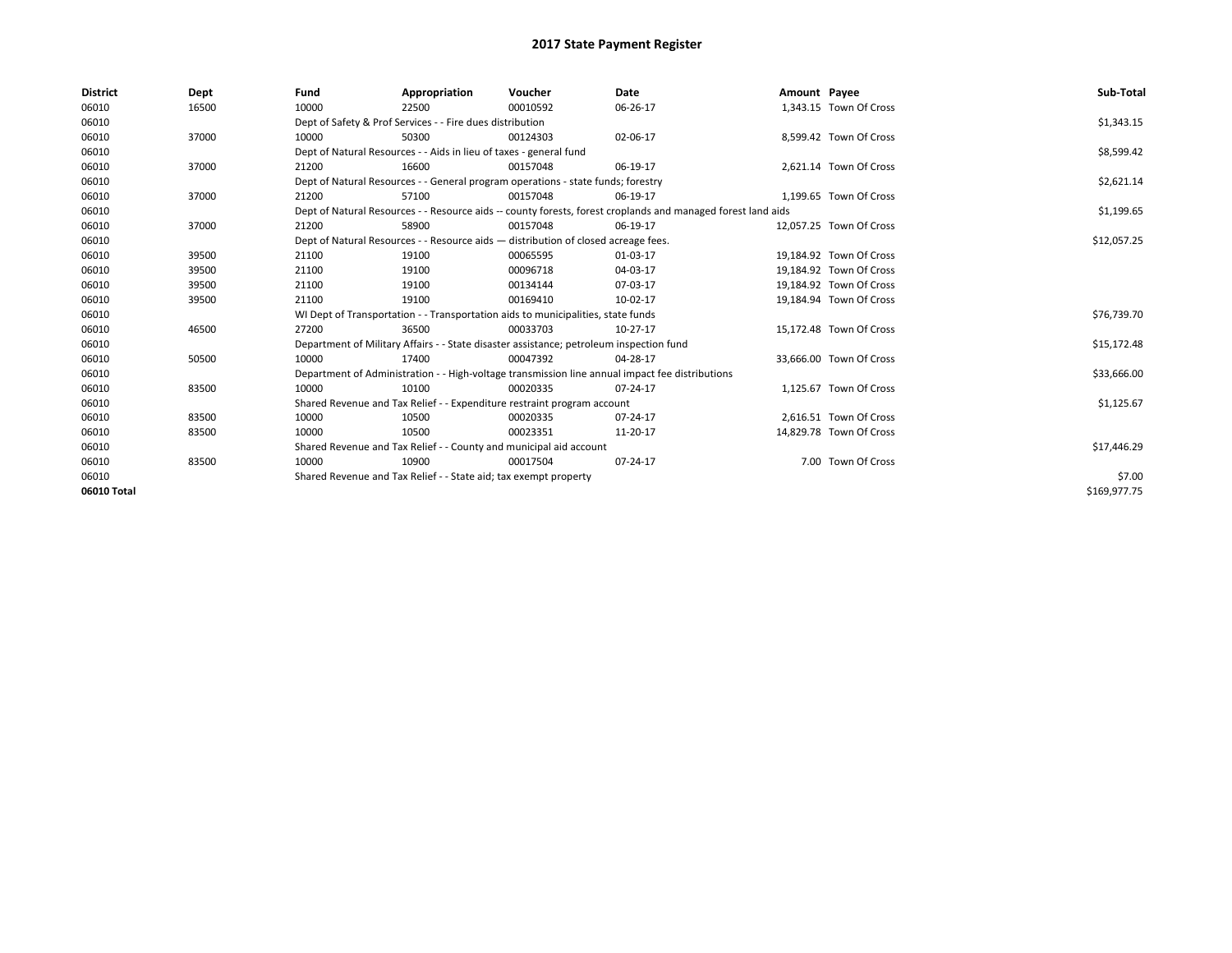| <b>District</b> | Dept  | Fund                                                                                                         | Appropriation                                                                      | Voucher  | Date     | Amount Payee |                         | Sub-Total    |
|-----------------|-------|--------------------------------------------------------------------------------------------------------------|------------------------------------------------------------------------------------|----------|----------|--------------|-------------------------|--------------|
| 06012           | 16500 | 10000                                                                                                        | 22500                                                                              | 00010593 | 06-26-17 |              | 1,199.27 Town Of Dover  |              |
| 06012           |       |                                                                                                              | Dept of Safety & Prof Services - - Fire dues distribution                          |          |          |              |                         | \$1,199.27   |
| 06012           | 37000 | 21200                                                                                                        | 16600                                                                              | 00157049 | 06-19-17 |              | 1,392.22 Town Of Dover  |              |
| 06012           |       |                                                                                                              | Dept of Natural Resources - - General program operations - state funds; forestry   |          |          |              |                         | \$1,392.22   |
| 06012           | 37000 | 21200                                                                                                        | 57100                                                                              | 00157049 | 06-19-17 |              | 644.96 Town Of Dover    |              |
| 06012           |       | Dept of Natural Resources - - Resource aids -- county forests, forest croplands and managed forest land aids |                                                                                    | \$644.96 |          |              |                         |              |
| 06012           | 37000 | 21200                                                                                                        | 58900                                                                              | 00157049 | 06-19-17 |              | 6,404.19 Town Of Dover  |              |
| 06012           |       |                                                                                                              | Dept of Natural Resources - - Resource aids - distribution of closed acreage fees. |          |          |              |                         | \$6,404.19   |
| 06012           | 39500 | 21100                                                                                                        | 19100                                                                              | 00065596 | 01-03-17 |              | 21,315.36 Town Of Dover |              |
| 06012           | 39500 | 21100                                                                                                        | 19100                                                                              | 00096719 | 04-03-17 |              | 21,315.36 Town Of Dover |              |
| 06012           | 39500 | 21100                                                                                                        | 19100                                                                              | 00134145 | 07-03-17 |              | 21,315.36 Town Of Dover |              |
| 06012           | 39500 | 21100                                                                                                        | 19100                                                                              | 00169411 | 10-02-17 |              | 21,315.36 Town Of Dover |              |
| 06012           |       |                                                                                                              | WI Dept of Transportation - - Transportation aids to municipalities, state funds   |          |          |              |                         | \$85,261.44  |
| 06012           | 83500 | 10000                                                                                                        | 10500                                                                              | 00020336 | 07-24-17 |              | 5,421.60 Town Of Dover  |              |
| 06012           | 83500 | 10000                                                                                                        | 10500                                                                              | 00023352 | 11-20-17 |              | 30,722.42 Town Of Dover |              |
| 06012           |       |                                                                                                              | Shared Revenue and Tax Relief - - County and municipal aid account                 |          |          |              |                         | \$36,144.02  |
| 06012           | 83500 | 10000                                                                                                        | 10900                                                                              | 00017505 | 07-24-17 |              | 5.00 Town Of Dover      |              |
| 06012           |       |                                                                                                              | Shared Revenue and Tax Relief - - State aid; tax exempt property                   |          |          |              |                         | \$5.00       |
| 06012           | 83500 | 10000                                                                                                        | 11000                                                                              | 00020336 | 07-24-17 |              | 146.78 Town Of Dover    |              |
| 06012           | 83500 | 10000                                                                                                        | 11000                                                                              | 00023352 | 11-20-17 |              | 2,335.57 Town Of Dover  |              |
| 06012           |       |                                                                                                              | Shared Revenue and Tax Relief - - Public utility distribution account              |          |          |              |                         | \$2,482.35   |
| 06012 Total     |       |                                                                                                              |                                                                                    |          |          |              |                         | \$133,533.45 |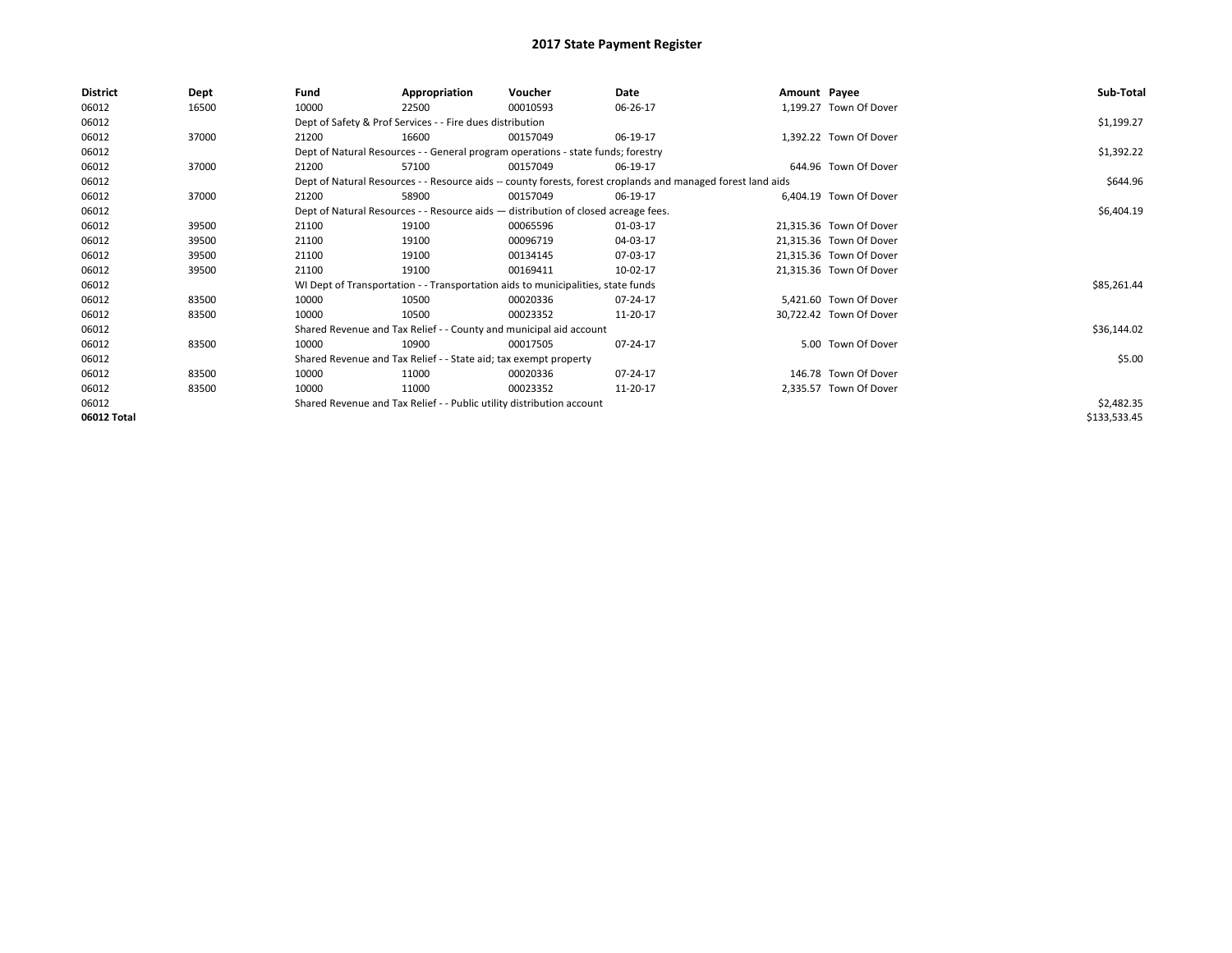| <b>District</b> | Dept  | Fund                                                                  | Appropriation                                                                           | Voucher  | Date                                                                                                         | Amount Payee |                             | Sub-Total    |  |  |  |
|-----------------|-------|-----------------------------------------------------------------------|-----------------------------------------------------------------------------------------|----------|--------------------------------------------------------------------------------------------------------------|--------------|-----------------------------|--------------|--|--|--|
| 06014           | 16500 | 10000                                                                 | 22500                                                                                   | 00010594 | 06-26-17                                                                                                     |              | 1,291.38 Town Of Gilmanton  |              |  |  |  |
| 06014           |       |                                                                       | Dept of Safety & Prof Services - - Fire dues distribution                               |          |                                                                                                              |              |                             | \$1,291.38   |  |  |  |
| 06014           | 37000 | 21200                                                                 | 16600                                                                                   | 00157050 | 06-19-17                                                                                                     |              | 1.327.44 Town Of Gilmanton  |              |  |  |  |
| 06014           |       |                                                                       | Dept of Natural Resources - - General program operations - state funds; forestry        |          |                                                                                                              |              |                             | \$1,327.44   |  |  |  |
| 06014           | 37000 | 21200                                                                 | 57100                                                                                   | 00157050 | 06-19-17                                                                                                     |              | 607.55 Town Of Gilmanton    |              |  |  |  |
| 06014           |       |                                                                       |                                                                                         |          | Dept of Natural Resources - - Resource aids -- county forests, forest croplands and managed forest land aids |              |                             | \$607.55     |  |  |  |
| 06014           | 37000 | 21200                                                                 | 58900                                                                                   | 00157050 | 06-19-17                                                                                                     |              | 6,106.23 Town Of Gilmanton  |              |  |  |  |
| 06014           |       |                                                                       | Dept of Natural Resources - - Resource aids - distribution of closed acreage fees.      |          |                                                                                                              |              |                             | \$6,106.23   |  |  |  |
| 06014           | 39500 | 21100                                                                 | 19100                                                                                   | 00065597 | 01-03-17                                                                                                     |              | 12.479.83 Town Of Gilmanton |              |  |  |  |
| 06014           | 39500 | 21100                                                                 | 19100                                                                                   | 00096720 | 04-03-17                                                                                                     |              | 12.479.83 Town Of Gilmanton |              |  |  |  |
| 06014           | 39500 | 21100                                                                 | 19100                                                                                   | 00134146 | 07-03-17                                                                                                     |              | 12.479.83 Town Of Gilmanton |              |  |  |  |
| 06014           | 39500 | 21100                                                                 | 19100                                                                                   | 00169412 | 10-02-17                                                                                                     |              | 12,479.85 Town Of Gilmanton |              |  |  |  |
| 06014           |       |                                                                       | WI Dept of Transportation - - Transportation aids to municipalities, state funds        |          |                                                                                                              |              |                             |              |  |  |  |
| 06014           | 39500 | 21100                                                                 | 27800                                                                                   | 00201339 | 12-14-17                                                                                                     |              | 18.362.38 Town Of Gilmanton |              |  |  |  |
| 06014           |       |                                                                       | WI Dept of Transportation - - Local roads improvement program, state funds              |          |                                                                                                              |              |                             | \$18,362.38  |  |  |  |
| 06014           | 46500 | 27200                                                                 | 36500                                                                                   | 00034364 | 11-13-17                                                                                                     |              | 1,470.00 Town Of Gilmanton  |              |  |  |  |
| 06014           |       |                                                                       | Department of Military Affairs - - State disaster assistance; petroleum inspection fund |          |                                                                                                              |              |                             | \$1,470.00   |  |  |  |
| 06014           | 83500 | 10000                                                                 | 10500                                                                                   | 00020337 | 07-24-17                                                                                                     |              | 5.332.31 Town Of Gilmanton  |              |  |  |  |
| 06014           | 83500 | 10000                                                                 | 10500                                                                                   | 00023353 | 11-20-17                                                                                                     |              | 30,216.39 Town Of Gilmanton |              |  |  |  |
| 06014           |       |                                                                       | Shared Revenue and Tax Relief - - County and municipal aid account                      |          |                                                                                                              |              |                             | \$35,548.70  |  |  |  |
| 06014           | 83500 | 10000                                                                 | 10900                                                                                   | 00017506 | 07-24-17                                                                                                     |              | 2.00 Town Of Gilmanton      |              |  |  |  |
| 06014           |       |                                                                       | Shared Revenue and Tax Relief - - State aid; tax exempt property                        |          |                                                                                                              |              |                             | \$2.00       |  |  |  |
| 06014           | 83500 | 10000                                                                 | 11000                                                                                   | 00020337 | 07-24-17                                                                                                     |              | 56.54 Town Of Gilmanton     |              |  |  |  |
| 06014           | 83500 | 10000                                                                 | 11000                                                                                   | 00023353 | 11-20-17                                                                                                     |              | 328.49 Town Of Gilmanton    |              |  |  |  |
| 06014           |       | Shared Revenue and Tax Relief - - Public utility distribution account |                                                                                         | \$385.03 |                                                                                                              |              |                             |              |  |  |  |
| 06014 Total     |       |                                                                       |                                                                                         |          |                                                                                                              |              |                             | \$115,020.05 |  |  |  |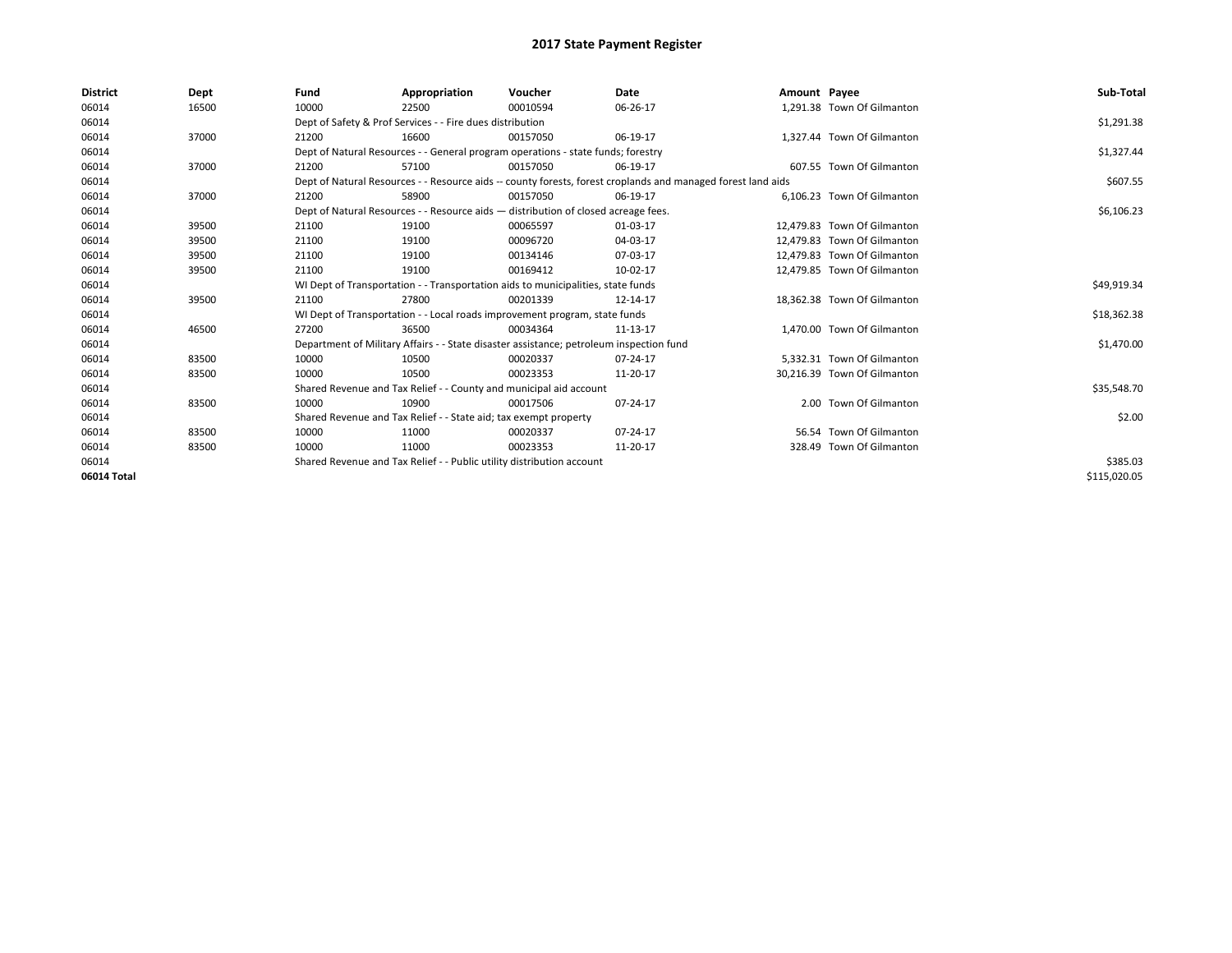| <b>District</b> | Dept  | Fund                                                                  | Appropriation                                                                      | Voucher    | Date                                                                                                         | Amount Payee |                           | Sub-Total    |
|-----------------|-------|-----------------------------------------------------------------------|------------------------------------------------------------------------------------|------------|--------------------------------------------------------------------------------------------------------------|--------------|---------------------------|--------------|
| 06016           | 16500 | 10000                                                                 | 22500                                                                              | 00010595   | 06-26-17                                                                                                     |              | 1,243.63 Town Of Glencoe  |              |
| 06016           |       |                                                                       | Dept of Safety & Prof Services - - Fire dues distribution                          |            |                                                                                                              |              |                           | \$1,243.63   |
| 06016           | 37000 | 21200                                                                 | 16600                                                                              | 00157051   | 06-19-17                                                                                                     |              | 1,754.68 Town Of Glencoe  |              |
| 06016           |       |                                                                       | Dept of Natural Resources - - General program operations - state funds; forestry   |            |                                                                                                              |              |                           | \$1,754.68   |
| 06016           | 37000 | 21200                                                                 | 57100                                                                              | 00157051   | 06-19-17                                                                                                     |              | 824.00 Town Of Glencoe    |              |
| 06016           |       |                                                                       |                                                                                    |            | Dept of Natural Resources - - Resource aids -- county forests, forest croplands and managed forest land aids |              |                           | \$824.00     |
| 06016           | 37000 | 21200                                                                 | 58900                                                                              | 00157051   | 06-19-17                                                                                                     |              | 8.071.53 Town Of Glencoe  |              |
| 06016           |       |                                                                       | Dept of Natural Resources - - Resource aids - distribution of closed acreage fees. |            |                                                                                                              |              |                           | \$8,071.53   |
| 06016           | 39500 | 21100                                                                 | 19100                                                                              | 00065598   | 01-03-17                                                                                                     |              | 26.842.38 Town Of Glencoe |              |
| 06016           | 39500 | 21100                                                                 | 19100                                                                              | 00096721   | 04-03-17                                                                                                     |              | 26.842.38 Town Of Glencoe |              |
| 06016           | 39500 | 21100                                                                 | 19100                                                                              | 00134147   | 07-03-17                                                                                                     |              | 26.842.38 Town Of Glencoe |              |
| 06016           | 39500 | 21100                                                                 | 19100                                                                              | 00169413   | 10-02-17                                                                                                     |              | 26,842.38 Town Of Glencoe |              |
| 06016           |       |                                                                       | WI Dept of Transportation - - Transportation aids to municipalities, state funds   |            |                                                                                                              |              |                           | \$107,369.52 |
| 06016           | 83500 | 10000                                                                 | 10500                                                                              | 00020338   | 07-24-17                                                                                                     |              | 4.160.34 Town Of Glencoe  |              |
| 06016           | 83500 | 10000                                                                 | 10500                                                                              | 00023354   | 11-20-17                                                                                                     |              | 23,575.27 Town Of Glencoe |              |
| 06016           |       |                                                                       | Shared Revenue and Tax Relief - - County and municipal aid account                 |            |                                                                                                              |              |                           | \$27,735.61  |
| 06016           | 83500 | 10000                                                                 | 10900                                                                              | 00017507   | 07-24-17                                                                                                     |              | 35.00 Town Of Glencoe     |              |
| 06016           |       |                                                                       | Shared Revenue and Tax Relief - - State aid; tax exempt property                   |            |                                                                                                              |              |                           | \$35.00      |
| 06016           | 83500 | 10000                                                                 | 11000                                                                              | 00020338   | 07-24-17                                                                                                     |              | 40.84 Town Of Glencoe     |              |
| 06016           | 83500 | 10000                                                                 | 11000                                                                              | 00023354   | 11-20-17                                                                                                     |              | 237.24 Town Of Glencoe    |              |
| 06016           |       | Shared Revenue and Tax Relief - - Public utility distribution account |                                                                                    | \$278.08   |                                                                                                              |              |                           |              |
| 06016           | 83500 | 52100                                                                 | 36300                                                                              | 00015676   | 03-27-17                                                                                                     |              | 1,506.11 Town Of Glencoe  |              |
| 06016           |       | Shared Revenue and Tax Relief - - Lottery and gaming credit           |                                                                                    | \$1,506.11 |                                                                                                              |              |                           |              |
| 06016 Total     |       |                                                                       |                                                                                    |            |                                                                                                              |              |                           | \$148,818.16 |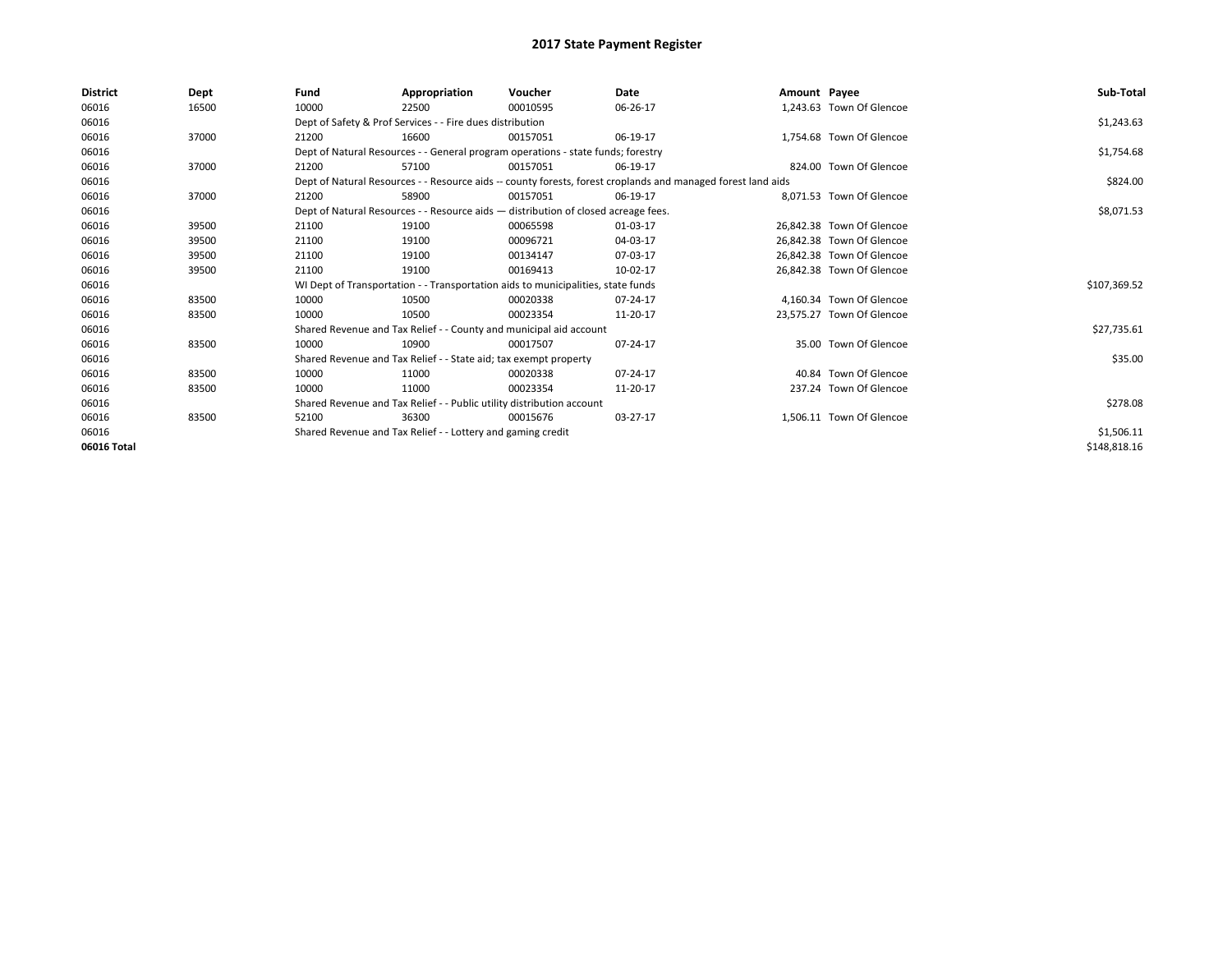| <b>District</b> | Dept  | Fund                                                                  | Appropriation                                                                           | Voucher  | Date                                                                                                         | Amount Payee |                            | Sub-Total    |
|-----------------|-------|-----------------------------------------------------------------------|-----------------------------------------------------------------------------------------|----------|--------------------------------------------------------------------------------------------------------------|--------------|----------------------------|--------------|
| 06018           | 16500 | 10000                                                                 | 22500                                                                                   | 00010596 | 06-26-17                                                                                                     |              | 628.77 Town Of Lincoln     |              |
| 06018           |       |                                                                       | Dept of Safety & Prof Services - - Fire dues distribution                               |          |                                                                                                              |              |                            | \$628.77     |
| 06018           | 37000 | 21200                                                                 | 16600                                                                                   | 00157052 | 06-19-17                                                                                                     |              | 2.922.47 Town Of Lincoln   |              |
| 06018           |       |                                                                       | Dept of Natural Resources - - General program operations - state funds; forestry        |          |                                                                                                              |              |                            | \$2,922.47   |
| 06018           | 37000 | 21200                                                                 | 57100                                                                                   | 00157052 | 06-19-17                                                                                                     |              | 1,337.56 Town Of Lincoln   |              |
| 06018           |       |                                                                       |                                                                                         |          | Dept of Natural Resources - - Resource aids -- county forests, forest croplands and managed forest land aids |              |                            | \$1,337.56   |
| 06018           | 37000 | 21200                                                                 | 58900                                                                                   | 00157052 | 06-19-17                                                                                                     |              | 13,443.36 Town Of Lincoln  |              |
| 06018           |       |                                                                       | Dept of Natural Resources - - Resource aids - distribution of closed acreage fees.      |          | \$13,443.36                                                                                                  |              |                            |              |
| 06018           | 39500 | 21100                                                                 | 17400                                                                                   | 00110987 | 05-01-17                                                                                                     |              | 121,521.72 Town Of Lincoln |              |
| 06018           |       |                                                                       | WI Dept of Transportation - - Disaster damage aids, state funds                         |          |                                                                                                              |              |                            | \$121,521.72 |
| 06018           | 39500 | 21100                                                                 | 19100                                                                                   | 00065599 | 01-03-17                                                                                                     |              | 6,633.52 Town Of Lincoln   |              |
| 06018           | 39500 | 21100                                                                 | 19100                                                                                   | 00096722 | 04-03-17                                                                                                     |              | 6,633.52 Town Of Lincoln   |              |
| 06018           | 39500 | 21100                                                                 | 19100                                                                                   | 00134148 | 07-03-17                                                                                                     |              | 6,633.52 Town Of Lincoln   |              |
| 06018           | 39500 | 21100                                                                 | 19100                                                                                   | 00169414 | 10-02-17                                                                                                     |              | 6,633.54 Town Of Lincoln   |              |
| 06018           |       |                                                                       | WI Dept of Transportation - - Transportation aids to municipalities, state funds        |          |                                                                                                              |              |                            | \$26,534.10  |
| 06018           | 46500 | 27200                                                                 | 36500                                                                                   | 00028088 | 06-20-17                                                                                                     |              | 1,412.94 Town Of Lincoln   |              |
| 06018           | 46500 | 27200                                                                 | 36500                                                                                   | 00035886 | 12-20-17                                                                                                     |              | 8,115.18 Town Of Lincoln   |              |
| 06018           |       |                                                                       | Department of Military Affairs - - State disaster assistance; petroleum inspection fund |          |                                                                                                              |              |                            | \$9,528.12   |
| 06018           | 83500 | 10000                                                                 | 10500                                                                                   | 00020339 | 07-24-17                                                                                                     |              | 1,434.90 Town Of Lincoln   |              |
| 06018           | 83500 | 10000                                                                 | 10500                                                                                   | 00023355 | 11-20-17                                                                                                     |              | 8,131.08 Town Of Lincoln   |              |
| 06018           |       |                                                                       | Shared Revenue and Tax Relief - - County and municipal aid account                      |          |                                                                                                              |              |                            | \$9,565.98   |
| 06018           | 83500 | 10000                                                                 | 10900                                                                                   | 00017508 | 07-24-17                                                                                                     |              | 1.00 Town Of Lincoln       |              |
| 06018           |       |                                                                       | Shared Revenue and Tax Relief - - State aid; tax exempt property                        |          |                                                                                                              |              |                            | \$1.00       |
| 06018           | 83500 | 10000                                                                 | 11000                                                                                   | 00020339 | 07-24-17                                                                                                     |              | 25.74 Town Of Lincoln      |              |
| 06018           | 83500 | 10000                                                                 | 11000                                                                                   | 00023355 | 11-20-17                                                                                                     |              | 149.54 Town Of Lincoln     |              |
| 06018           |       | Shared Revenue and Tax Relief - - Public utility distribution account |                                                                                         | \$175.28 |                                                                                                              |              |                            |              |
| 06018 Total     |       |                                                                       |                                                                                         |          |                                                                                                              |              |                            | \$185,658.36 |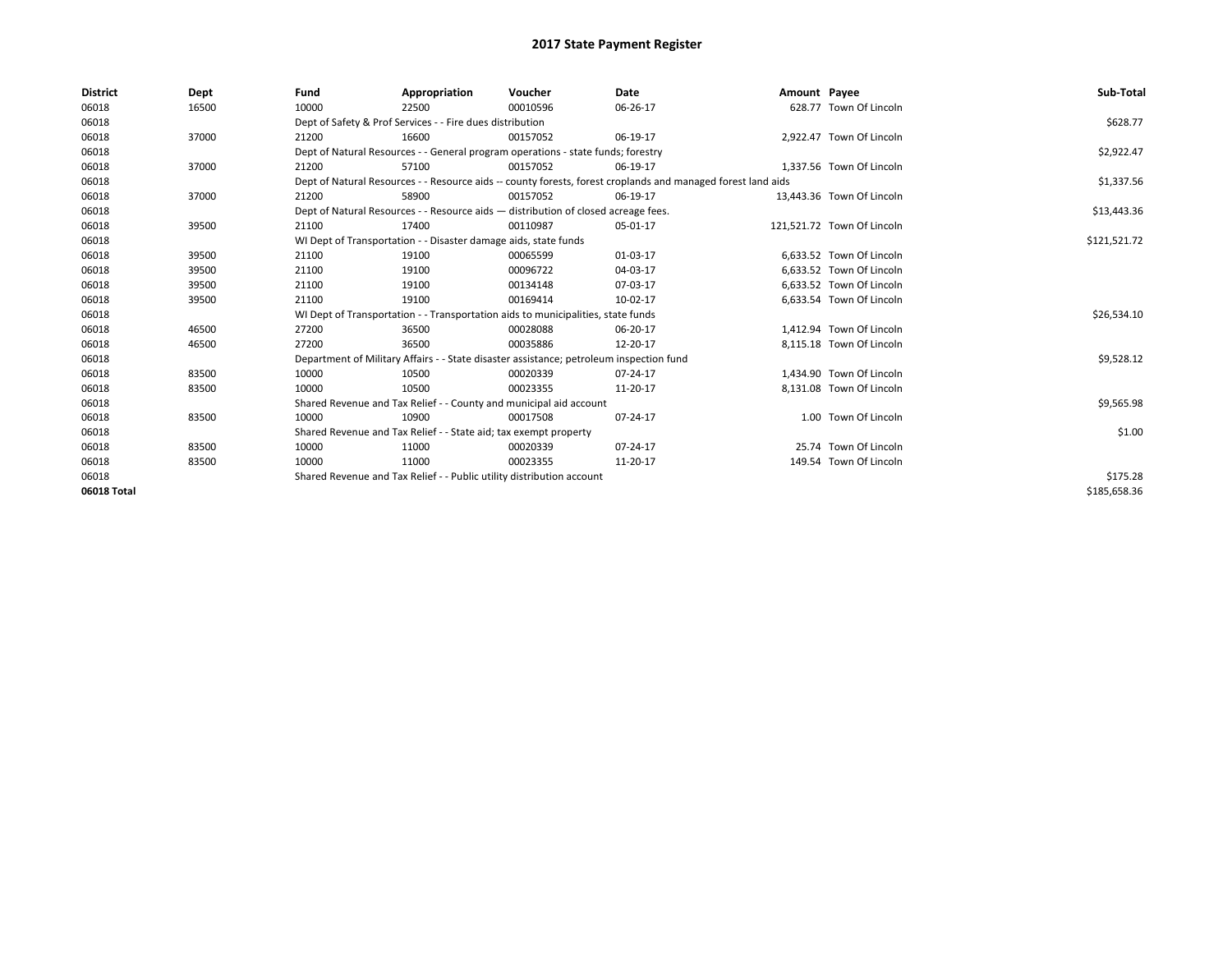| <b>District</b> | Dept  | Fund  | Appropriation                                                                           | Voucher  | Date                                                                                                         | Amount Payee |                            | Sub-Total    |
|-----------------|-------|-------|-----------------------------------------------------------------------------------------|----------|--------------------------------------------------------------------------------------------------------------|--------------|----------------------------|--------------|
| 06020           | 16500 | 10000 | 22500                                                                                   | 00010597 | 06-27-17                                                                                                     |              | 1.079.23 Town Of Maxville  |              |
| 06020           |       |       | Dept of Safety & Prof Services - - Fire dues distribution                               |          |                                                                                                              |              |                            | \$1,079.23   |
| 06020           | 37000 | 10000 | 50300                                                                                   | 00142799 | 04-21-17                                                                                                     |              | 283.89 Town Of Maxville    |              |
| 06020           |       |       | Dept of Natural Resources - - Aids in lieu of taxes - general fund                      |          |                                                                                                              |              |                            | \$283.89     |
| 06020           | 37000 | 21200 | 16600                                                                                   | 00157053 | 06-19-17                                                                                                     |              | 1,873.63 Town Of Maxville  |              |
| 06020           |       |       | Dept of Natural Resources - - General program operations - state funds; forestry        |          |                                                                                                              |              |                            | \$1,873.63   |
| 06020           | 37000 | 21200 | 57100                                                                                   | 00157053 | 06-19-17                                                                                                     |              | 861.73 Town Of Maxville    |              |
| 06020           |       |       |                                                                                         |          | Dept of Natural Resources - - Resource aids -- county forests, forest croplands and managed forest land aids |              |                            | \$861.73     |
| 06020           | 37000 | 21200 | 57900                                                                                   | 00142798 | $04 - 21 - 17$                                                                                               |              | 2,233.67 Town Of Maxville  |              |
| 06020           |       |       | Dept of Natural Resources - - Aids in lieu of taxes - sum sufficient                    |          |                                                                                                              |              |                            | \$2,233.67   |
| 06020           | 37000 | 21200 | 58900                                                                                   | 00157053 | 06-19-17                                                                                                     |              | 8.618.69 Town Of Maxville  |              |
| 06020           |       |       | Dept of Natural Resources - - Resource aids - distribution of closed acreage fees.      |          |                                                                                                              |              |                            | \$8,618.69   |
| 06020           | 39500 | 21100 | 19100                                                                                   | 00065600 | 01-03-17                                                                                                     |              | 11,918.32 Town Of Maxville |              |
| 06020           | 39500 | 21100 | 19100                                                                                   | 00096723 | 04-03-17                                                                                                     |              | 11,918.32 Town Of Maxville |              |
| 06020           | 39500 | 21100 | 19100                                                                                   | 00134149 | 07-03-17                                                                                                     |              | 11,918.32 Town Of Maxville |              |
| 06020           | 39500 | 21100 | 19100                                                                                   | 00169415 | 10-02-17                                                                                                     |              | 11,918.34 Town Of Maxville |              |
| 06020           |       |       | WI Dept of Transportation - - Transportation aids to municipalities, state funds        |          |                                                                                                              |              |                            | \$47,673.30  |
| 06020           | 46500 | 27200 | 36500                                                                                   | 00023582 | 03-17-17                                                                                                     |              | 1,338.44 Town Of Maxville  |              |
| 06020           |       |       | Department of Military Affairs - - State disaster assistance; petroleum inspection fund |          |                                                                                                              |              |                            | \$1,338.44   |
| 06020           | 83500 | 10000 | 10500                                                                                   | 00020340 | 07-24-17                                                                                                     |              | 1.662.48 Town Of Maxville  |              |
| 06020           | 83500 | 10000 | 10500                                                                                   | 00023356 | 11-20-17                                                                                                     |              | 9,420.75 Town Of Maxville  |              |
| 06020           |       |       | Shared Revenue and Tax Relief - - County and municipal aid account                      |          |                                                                                                              |              |                            | \$11,083.23  |
| 06020           | 83500 | 10000 | 10900                                                                                   | 00017509 | 07-24-17                                                                                                     |              | 1.00 Town Of Maxville      |              |
| 06020           |       |       | Shared Revenue and Tax Relief - - State aid; tax exempt property                        |          |                                                                                                              |              |                            | \$1.00       |
| 06020           | 83500 | 10000 | 30200                                                                                   | 00020070 | 07-24-17                                                                                                     |              | 12.997.74 Town Of Maxville |              |
| 06020           | 83500 | 10000 | 30200                                                                                   | 00022115 | 07-24-17                                                                                                     |              | 60,799.31 Town Of Maxville |              |
| 06020           |       |       | Shared Revenue and Tax Relief - - School levy tax credit and first dollar credit        |          |                                                                                                              |              |                            | \$73,797.05  |
| 06020           | 83500 | 52100 | 36300                                                                                   | 00016120 | $03-27-17$                                                                                                   |              | 13,390.65 Town Of Maxville |              |
| 06020           |       |       | Shared Revenue and Tax Relief - - Lottery and gaming credit                             |          |                                                                                                              |              |                            | \$13,390.65  |
| 06020 Total     |       |       |                                                                                         |          |                                                                                                              |              |                            | \$162,234.51 |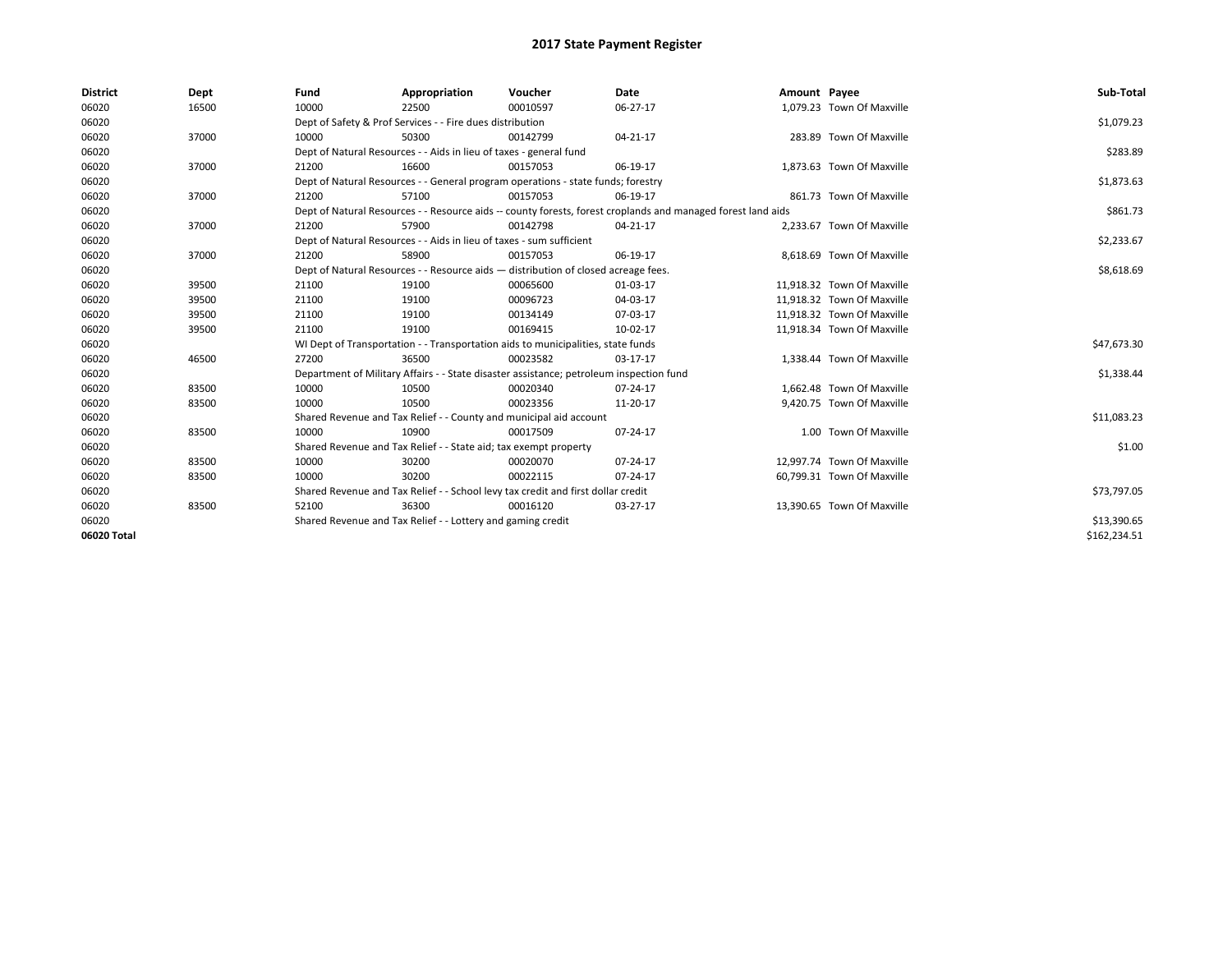| <b>District</b> | Dept  | Fund                                                                                                         | Appropriation                                                                    | Voucher    | Date                                                                                            | Amount Payee |                           | Sub-Total    |
|-----------------|-------|--------------------------------------------------------------------------------------------------------------|----------------------------------------------------------------------------------|------------|-------------------------------------------------------------------------------------------------|--------------|---------------------------|--------------|
| 06022           | 16500 | 10000                                                                                                        | 22500                                                                            | 00012404   | 06-30-17                                                                                        |              | 2,055.28 Milton, Town of  |              |
| 06022           |       |                                                                                                              | Dept of Safety & Prof Services - - Fire dues distribution                        |            |                                                                                                 |              |                           | \$2,055.28   |
| 06022           | 37000 | 10000                                                                                                        | 50300                                                                            | 00124434   | 02-06-17                                                                                        |              | 1,346.21 Milton, Town of  |              |
| 06022           | 37000 | 10000                                                                                                        | 50300                                                                            | 00124435   | 02-06-17                                                                                        |              | 7,731.84 Milton, Town of  |              |
| 06022           | 37000 | 10000                                                                                                        | 50300                                                                            | 00144188   | 04-21-17                                                                                        |              | 458.04 Milton, Town of    |              |
| 06022           | 37000 | 10000                                                                                                        | 50300                                                                            | 00144191   | 04-21-17                                                                                        |              | 1.77 Milton, Town of      |              |
| 06022           |       | Dept of Natural Resources - - Aids in lieu of taxes - general fund                                           |                                                                                  | \$9,537.86 |                                                                                                 |              |                           |              |
| 06022           | 37000 | 21200                                                                                                        | 16600                                                                            | 00157054   | 06-19-17                                                                                        |              | 1,176.69 Milton, Town of  |              |
| 06022           |       |                                                                                                              | Dept of Natural Resources - - General program operations - state funds; forestry |            |                                                                                                 |              |                           | \$1,176.69   |
| 06022           | 37000 | 21200                                                                                                        | 57100                                                                            | 00157054   | 06-19-17                                                                                        |              | 542.70 Milton, Town of    |              |
| 06022           |       | Dept of Natural Resources - - Resource aids -- county forests, forest croplands and managed forest land aids |                                                                                  | \$542.70   |                                                                                                 |              |                           |              |
| 06022           | 37000 | 21200                                                                                                        | 57900                                                                            | 00144189   | 04-21-17                                                                                        |              | 124.44 Milton, Town of    |              |
| 06022           | 37000 | 21200                                                                                                        | 57900                                                                            | 00144190   | 04-21-17                                                                                        |              | 1,199.59 Milton, Town of  |              |
| 06022           |       | Dept of Natural Resources - - Aids in lieu of taxes - sum sufficient                                         |                                                                                  | \$1,324.03 |                                                                                                 |              |                           |              |
| 06022           | 37000 | 21200                                                                                                        | 58900                                                                            | 00157054   | 06-19-17                                                                                        |              | 5,412.77 Milton, Town of  |              |
| 06022           |       | Dept of Natural Resources - - Resource aids - distribution of closed acreage fees.                           |                                                                                  | \$5,412.77 |                                                                                                 |              |                           |              |
| 06022           | 39500 | 21100                                                                                                        | 19100                                                                            | 00065601   | 01-03-17                                                                                        |              | 14,412.09 Milton, Town of |              |
| 06022           | 39500 | 21100                                                                                                        | 19100                                                                            | 00096724   | 04-03-17                                                                                        |              | 14,412.09 Milton, Town of |              |
| 06022           | 39500 | 21100                                                                                                        | 19100                                                                            | 00134150   | 07-03-17                                                                                        |              | 14,412.09 Milton, Town of |              |
| 06022           | 39500 | 21100                                                                                                        | 19100                                                                            | 00169416   | 10-02-17                                                                                        |              | 14,412.09 Milton, Town of |              |
| 06022           |       |                                                                                                              | WI Dept of Transportation - - Transportation aids to municipalities, state funds |            |                                                                                                 |              |                           | \$57,648.36  |
| 06022           | 50500 | 10000                                                                                                        | 17400                                                                            | 00047920   | 04-28-17                                                                                        |              | 73,694.00 Milton, Town of |              |
| 06022           |       |                                                                                                              |                                                                                  |            | Department of Administration - - High-voltage transmission line annual impact fee distributions |              |                           | \$73,694.00  |
| 06022           | 83500 | 10000                                                                                                        | 10500                                                                            | 00020341   | $07 - 24 - 17$                                                                                  |              | 5,117.28 Milton, Town of  |              |
| 06022           | 83500 | 10000                                                                                                        | 10500                                                                            | 00023357   | 11-20-17                                                                                        |              | 28,997.93 Milton, Town of |              |
| 06022           |       |                                                                                                              | Shared Revenue and Tax Relief - - County and municipal aid account               |            |                                                                                                 |              |                           | \$34,115.21  |
| 06022           | 83500 | 10000                                                                                                        | 10900                                                                            | 00017510   | 07-24-17                                                                                        |              | 12.00 Milton, Town of     |              |
| 06022           |       |                                                                                                              | Shared Revenue and Tax Relief - - State aid; tax exempt property                 |            |                                                                                                 |              |                           | \$12.00      |
| 06022           | 83500 | 10000                                                                                                        | 11000                                                                            | 00020341   | $07 - 24 - 17$                                                                                  |              | 61.75 Milton, Town of     |              |
| 06022           | 83500 | 10000                                                                                                        | 11000                                                                            | 00023357   | 11-20-17                                                                                        |              | 358.75 Milton, Town of    |              |
| 06022           |       |                                                                                                              | Shared Revenue and Tax Relief - - Public utility distribution account            |            |                                                                                                 |              |                           | \$420.50     |
| 06022           | 83500 | 10000                                                                                                        | 50100                                                                            | 00015169   | 01-31-17                                                                                        |              | 71.32 Milton, Town of     |              |
| 06022           |       | Shared Revenue and Tax Relief - - Payments for municipal services                                            |                                                                                  | \$71.32    |                                                                                                 |              |                           |              |
| 06022 Total     |       |                                                                                                              |                                                                                  |            |                                                                                                 |              |                           | \$186,010.72 |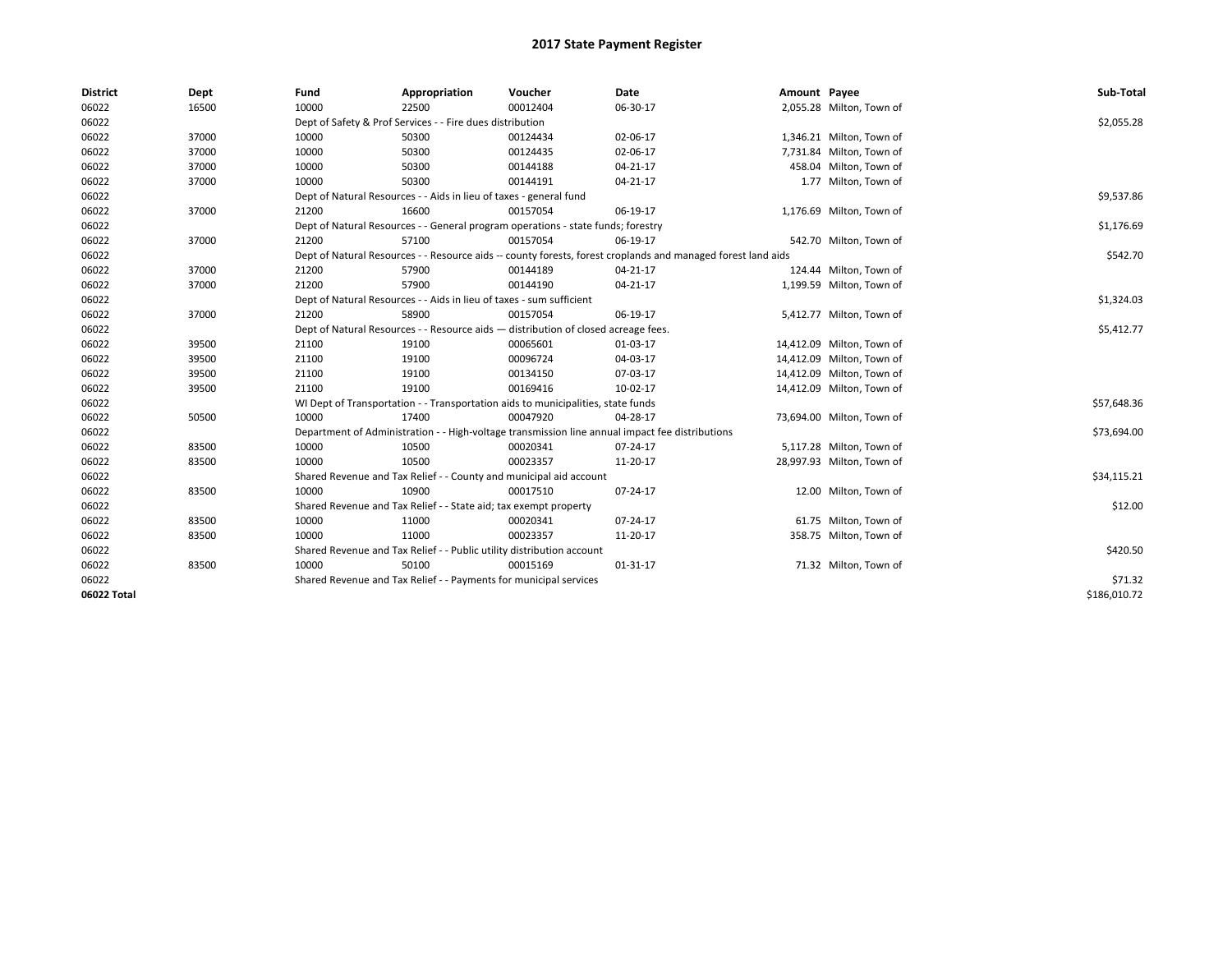| <b>District</b> | Dept  | Fund  | Appropriation                                                                      | Voucher  | Date                                                                                                         | Amount Payee |                          | Sub-Total   |
|-----------------|-------|-------|------------------------------------------------------------------------------------|----------|--------------------------------------------------------------------------------------------------------------|--------------|--------------------------|-------------|
| 06024           | 16500 | 10000 | 22500                                                                              | 00010598 | 06-26-17                                                                                                     |              | 950.41 Town Of Modena    |             |
| 06024           |       |       | Dept of Safety & Prof Services - - Fire dues distribution                          |          |                                                                                                              |              |                          | \$950.41    |
| 06024           | 37000 | 21200 | 16600                                                                              | 00157055 | 06-19-17                                                                                                     |              | 2,567.15 Town Of Modena  |             |
| 06024           |       |       | Dept of Natural Resources - - General program operations - state funds; forestry   |          |                                                                                                              |              |                          | \$2,567.15  |
| 06024           | 37000 | 21200 | 57100                                                                              | 00157055 | 06-19-17                                                                                                     |              | 1,191.28 Town Of Modena  |             |
| 06024           |       |       |                                                                                    |          | Dept of Natural Resources - - Resource aids -- county forests, forest croplands and managed forest land aids |              |                          | \$1,191.28  |
| 06024           | 37000 | 21200 | 58900                                                                              | 00157055 | 06-19-17                                                                                                     |              | 11.808.88 Town Of Modena |             |
| 06024           |       |       | Dept of Natural Resources - - Resource aids - distribution of closed acreage fees. |          | \$11,808.88                                                                                                  |              |                          |             |
| 06024           | 39500 | 21100 | 19100                                                                              | 00065602 | 01-03-17                                                                                                     |              | 12,661.50 Town Of Modena |             |
| 06024           | 39500 | 21100 | 19100                                                                              | 00096725 | 04-03-17                                                                                                     |              | 12,661.50 Town Of Modena |             |
| 06024           | 39500 | 21100 | 19100                                                                              | 00134151 | 07-03-17                                                                                                     |              | 12,661.50 Town Of Modena |             |
| 06024           | 39500 | 21100 | 19100                                                                              | 00169417 | 10-02-17                                                                                                     |              | 12,661.50 Town Of Modena |             |
| 06024           |       |       | WI Dept of Transportation - - Transportation aids to municipalities, state funds   |          |                                                                                                              |              |                          | \$50,646.00 |
| 06024           | 83500 | 10000 | 10500                                                                              | 00020342 | 07-24-17                                                                                                     |              | 3,724.98 Town Of Modena  |             |
| 06024           | 83500 | 10000 | 10500                                                                              | 00023358 | 11-20-17                                                                                                     |              | 21,108.25 Town Of Modena |             |
| 06024           |       |       | Shared Revenue and Tax Relief - - County and municipal aid account                 |          |                                                                                                              |              |                          | \$24,833.23 |
| 06024           | 83500 | 10000 | 10900                                                                              | 00017511 | 07-24-17                                                                                                     |              | 2.00 Town Of Modena      |             |
| 06024           |       |       | Shared Revenue and Tax Relief - - State aid; tax exempt property                   |          |                                                                                                              |              |                          | \$2.00      |
| 06024 Total     |       |       |                                                                                    |          |                                                                                                              |              |                          | \$91,998.95 |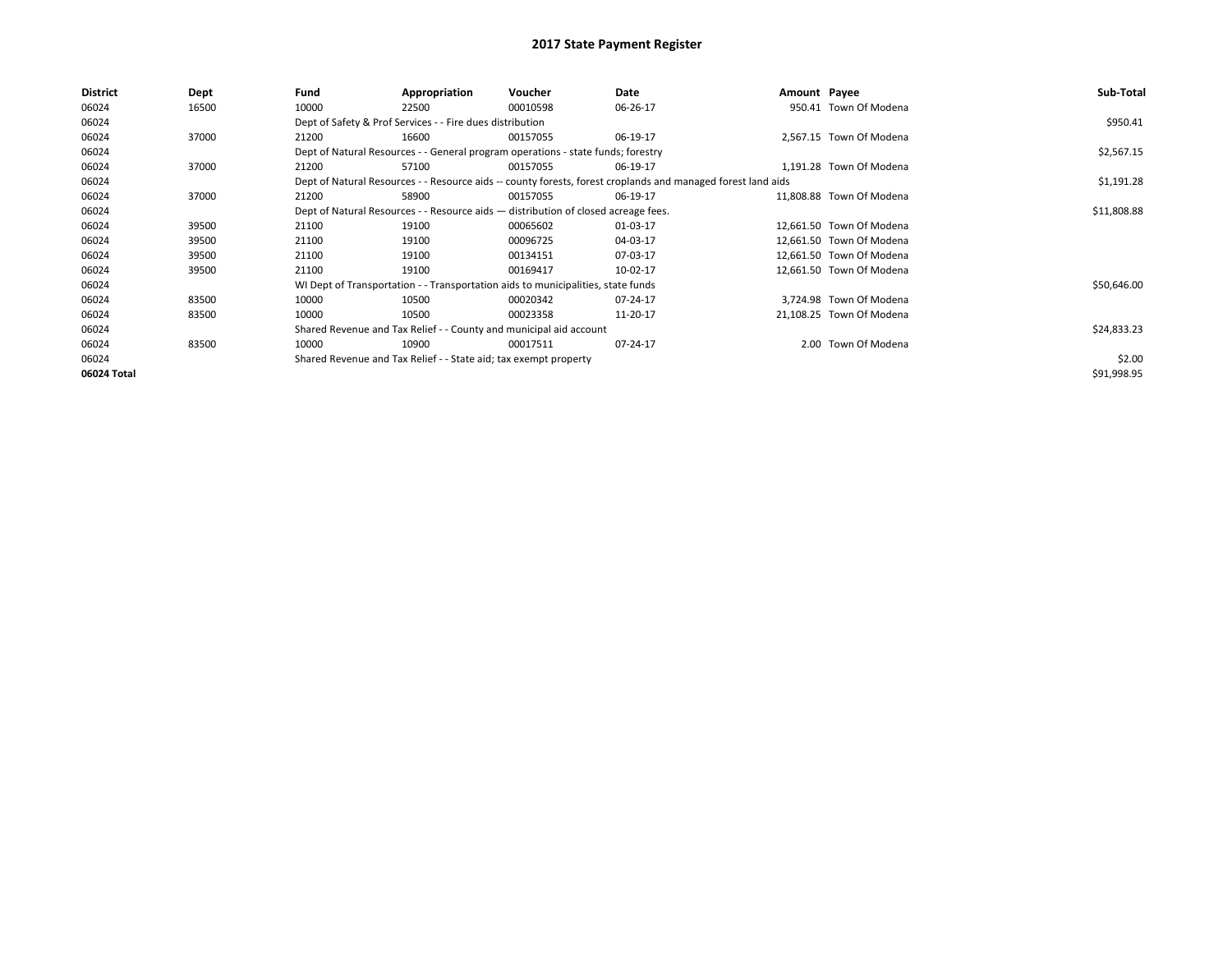| District    | Dept  | Fund  | Appropriation                                                                      | Voucher  | Date                                                                                                         | Amount Payee |                           | Sub-Total    |
|-------------|-------|-------|------------------------------------------------------------------------------------|----------|--------------------------------------------------------------------------------------------------------------|--------------|---------------------------|--------------|
| 06026       | 16500 | 10000 | 22500                                                                              | 00010599 | 06-26-17                                                                                                     |              | 1,396.04 Town Of Mondovi  |              |
| 06026       |       |       | Dept of Safety & Prof Services - - Fire dues distribution                          |          |                                                                                                              |              |                           | \$1,396.04   |
| 06026       | 37000 | 21200 | 16600                                                                              | 00157056 | 06-19-17                                                                                                     |              | 890.66 Town Of Mondovi    |              |
| 06026       |       |       | Dept of Natural Resources - - General program operations - state funds; forestry   |          |                                                                                                              |              |                           | \$890.66     |
| 06026       | 37000 | 21200 | 57100                                                                              | 00157056 | 06-19-17                                                                                                     |              | 422.44 Town Of Mondovi    |              |
| 06026       |       |       |                                                                                    |          | Dept of Natural Resources - - Resource aids -- county forests, forest croplands and managed forest land aids |              |                           | \$422.44     |
| 06026       | 37000 | 21200 | 58900                                                                              | 00157056 | 06-19-17                                                                                                     |              | 4.097.04 Town Of Mondovi  |              |
| 06026       |       |       | Dept of Natural Resources - - Resource aids - distribution of closed acreage fees. |          | \$4,097.04                                                                                                   |              |                           |              |
| 06026       | 39500 | 21100 | 19100                                                                              | 00065603 | 01-03-17                                                                                                     |              | 14,301.99 Town Of Mondovi |              |
| 06026       | 39500 | 21100 | 19100                                                                              | 00096726 | 04-03-17                                                                                                     |              | 14.301.99 Town Of Mondovi |              |
| 06026       | 39500 | 21100 | 19100                                                                              | 00134152 | 07-03-17                                                                                                     |              | 14,301.99 Town Of Mondovi |              |
| 06026       | 39500 | 21100 | 19100                                                                              | 00169418 | 10-02-17                                                                                                     |              | 14,301.99 Town Of Mondovi |              |
| 06026       |       |       | WI Dept of Transportation - - Transportation aids to municipalities, state funds   |          |                                                                                                              |              |                           | \$57,207.96  |
| 06026       | 83500 | 10000 | 10500                                                                              | 00020343 | 07-24-17                                                                                                     |              | 5,805.31 Town Of Mondovi  |              |
| 06026       | 83500 | 10000 | 10500                                                                              | 00023359 | 11-20-17                                                                                                     |              | 32,896.76 Town Of Mondovi |              |
| 06026       |       |       | Shared Revenue and Tax Relief - - County and municipal aid account                 |          |                                                                                                              |              |                           | \$38,702.07  |
| 06026       | 83500 | 10000 | 10900                                                                              | 00017512 | 07-24-17                                                                                                     |              | 4.00 Town Of Mondovi      |              |
| 06026       |       |       | Shared Revenue and Tax Relief - - State aid; tax exempt property                   |          |                                                                                                              |              |                           | \$4.00       |
| 06026       | 83500 | 10000 | 11000                                                                              | 00020343 | 07-24-17                                                                                                     |              | 9.14 Town Of Mondovi      |              |
| 06026       | 83500 | 10000 | 11000                                                                              | 00023359 | 11-20-17                                                                                                     |              | 45.97 Town Of Mondovi     |              |
| 06026       |       |       | Shared Revenue and Tax Relief - - Public utility distribution account              |          |                                                                                                              |              |                           | \$55.11      |
| 06026 Total |       |       |                                                                                    |          |                                                                                                              |              |                           | \$102,775.32 |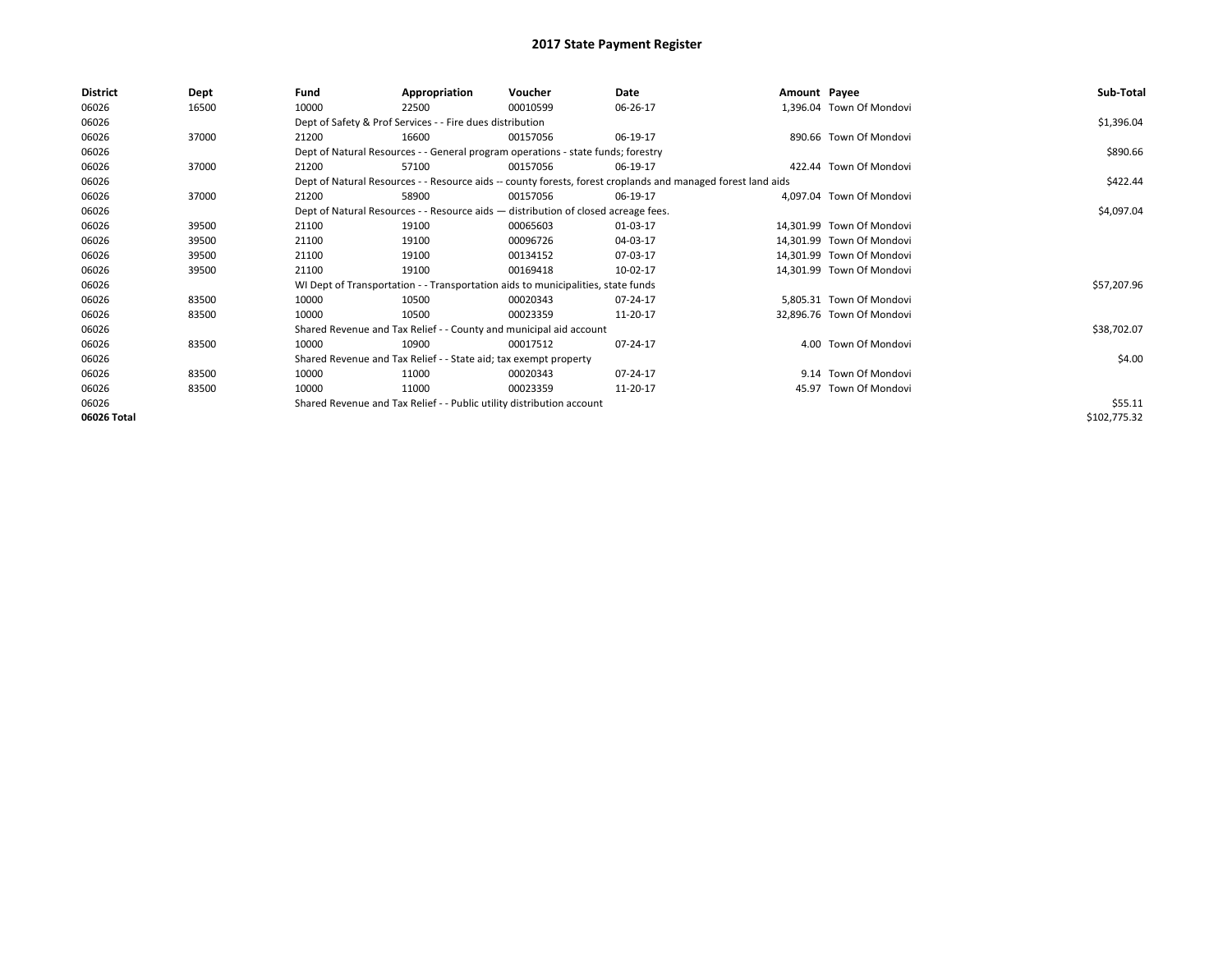| <b>District</b> | Dept  | Fund  | Appropriation                                                                           | Voucher  | Date                                                                                                         | Amount Payee |                            | Sub-Total    |
|-----------------|-------|-------|-----------------------------------------------------------------------------------------|----------|--------------------------------------------------------------------------------------------------------------|--------------|----------------------------|--------------|
| 06028           | 16500 | 10000 | 22500                                                                                   | 00010600 | 06-26-17                                                                                                     |              | 1,118.44 Town Of Montana   |              |
| 06028           |       |       | Dept of Safety & Prof Services - - Fire dues distribution                               |          |                                                                                                              |              |                            | \$1,118.44   |
| 06028           | 37000 | 21200 | 16600                                                                                   | 00157057 | 06-19-17                                                                                                     |              | 2.868.38 Town Of Montana   |              |
| 06028           |       |       | Dept of Natural Resources - - General program operations - state funds; forestry        |          |                                                                                                              |              |                            | \$2,868.38   |
| 06028           | 37000 | 21200 | 57100                                                                                   | 00157057 | 06-19-17                                                                                                     |              | 1,312.81 Town Of Montana   |              |
| 06028           |       |       |                                                                                         |          | Dept of Natural Resources - - Resource aids -- county forests, forest croplands and managed forest land aids |              |                            | \$1,312.81   |
| 06028           | 37000 | 21200 | 58900                                                                                   | 00157057 | 06-19-17                                                                                                     |              | 13,194.56 Town Of Montana  |              |
| 06028           |       |       | Dept of Natural Resources - - Resource aids - distribution of closed acreage fees.      |          | \$13,194.56                                                                                                  |              |                            |              |
| 06028           | 39500 | 21100 | 17400                                                                                   | 00144782 | 07-25-17                                                                                                     |              | 122,723.60 Town Of Montana |              |
| 06028           |       |       | WI Dept of Transportation - - Disaster damage aids, state funds                         |          |                                                                                                              |              |                            | \$122,723.60 |
| 06028           | 39500 | 21100 | 19100                                                                                   | 00065604 | 01-03-17                                                                                                     |              | 19.983.15 Town Of Montana  |              |
| 06028           | 39500 | 21100 | 19100                                                                                   | 00096727 | 04-03-17                                                                                                     |              | 19.983.15 Town Of Montana  |              |
| 06028           | 39500 | 21100 | 19100                                                                                   | 00134153 | 07-03-17                                                                                                     |              | 19.983.15 Town Of Montana  |              |
| 06028           | 39500 | 21100 | 19100                                                                                   | 00169419 | 10-02-17                                                                                                     |              | 19,983.15 Town Of Montana  |              |
| 06028           |       |       | WI Dept of Transportation - - Transportation aids to municipalities, state funds        |          |                                                                                                              |              |                            | \$79,932.60  |
| 06028           | 46500 | 27200 | 36500                                                                                   | 00035209 | 12-06-17                                                                                                     |              | 30,313.00 Town Of Montana  |              |
| 06028           |       |       | Department of Military Affairs - - State disaster assistance; petroleum inspection fund |          |                                                                                                              |              |                            | \$30,313.00  |
| 06028           | 83500 | 10000 | 10500                                                                                   | 00020344 | 07-24-17                                                                                                     |              | 1,982.11 Town Of Montana   |              |
| 06028           | 83500 | 10000 | 10500                                                                                   | 00023360 | 11-20-17                                                                                                     |              | 11,231.98 Town Of Montana  |              |
| 06028           |       |       | Shared Revenue and Tax Relief - - County and municipal aid account                      |          |                                                                                                              |              |                            | \$13,214.09  |
| 06028           | 83500 | 10000 | 10900                                                                                   | 00017513 | 07-24-17                                                                                                     |              | 1.00 Town Of Montana       |              |
| 06028           |       |       | Shared Revenue and Tax Relief - - State aid; tax exempt property                        |          |                                                                                                              |              |                            | \$1.00       |
| 06028 Total     |       |       |                                                                                         |          |                                                                                                              |              |                            | \$264,678.48 |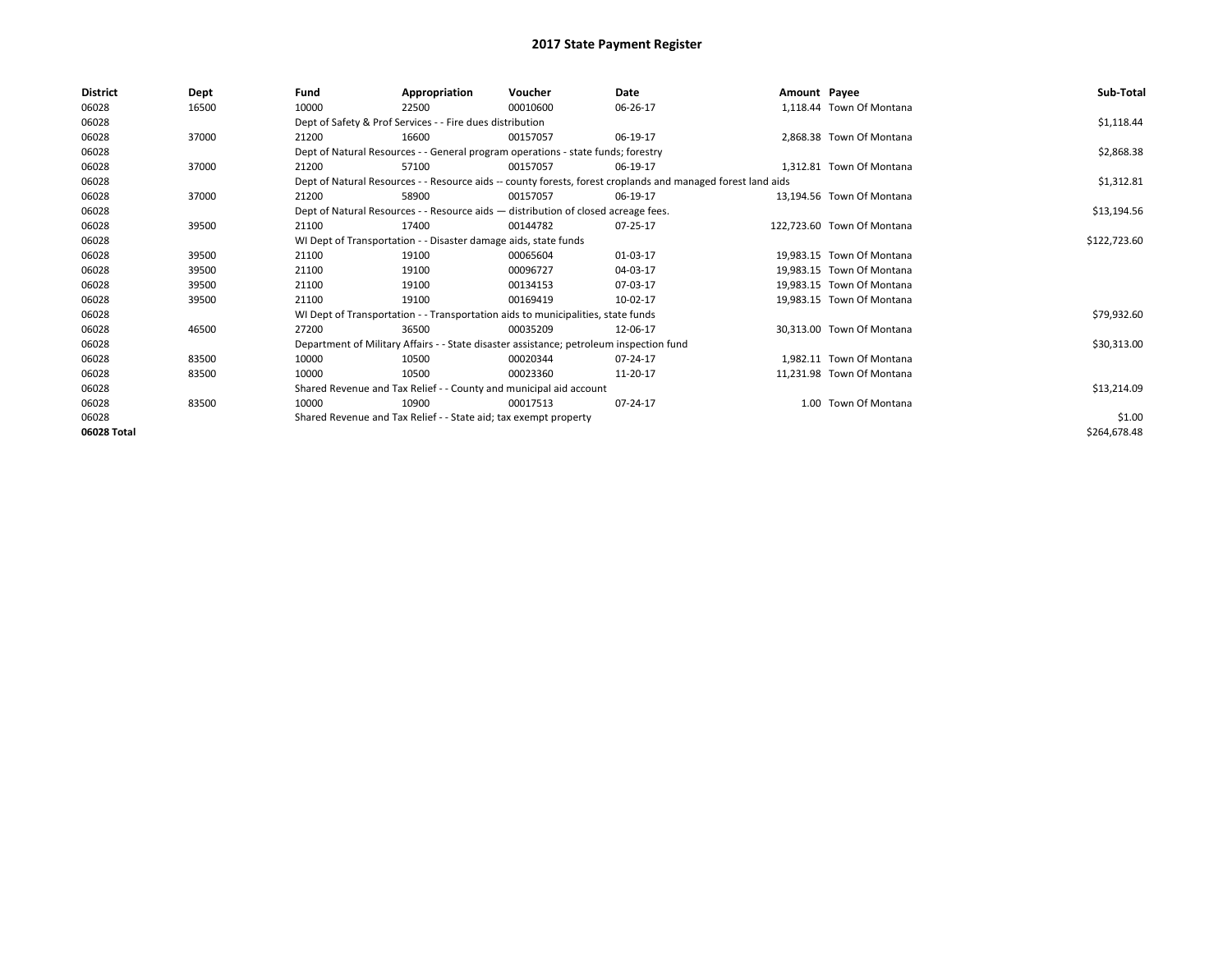| <b>District</b> | Dept  | Fund                                                                               | Appropriation                                                                    | Voucher    | Date                                                                                                         | Amount Payee |                          | Sub-Total    |
|-----------------|-------|------------------------------------------------------------------------------------|----------------------------------------------------------------------------------|------------|--------------------------------------------------------------------------------------------------------------|--------------|--------------------------|--------------|
| 06030           | 16500 | 10000                                                                              | 22500                                                                            | 00010601   | 06-27-17                                                                                                     |              | 2,083.93 Town Of Naples  |              |
| 06030           |       |                                                                                    | Dept of Safety & Prof Services - - Fire dues distribution                        |            |                                                                                                              |              |                          | \$2,083.93   |
| 06030           | 37000 | 10000                                                                              | 50300                                                                            | 00124396   | 02-06-17                                                                                                     |              | 945.49 Town Of Naples    |              |
| 06030           | 37000 | 10000                                                                              | 50300                                                                            | 00143630   | 04-21-17                                                                                                     |              | 23.09 Town Of Naples     |              |
| 06030           |       |                                                                                    | Dept of Natural Resources - - Aids in lieu of taxes - general fund               |            |                                                                                                              |              |                          | \$968.58     |
| 06030           | 37000 | 21200                                                                              | 16600                                                                            | 00157058   | 06-19-17                                                                                                     |              | 856.55 Town Of Naples    |              |
| 06030           |       |                                                                                    | Dept of Natural Resources - - General program operations - state funds; forestry |            |                                                                                                              |              |                          | \$856.55     |
| 06030           | 37000 | 21200                                                                              | 57100                                                                            | 00157058   | 06-19-17                                                                                                     |              | 392.03 Town Of Naples    |              |
| 06030           |       |                                                                                    |                                                                                  |            | Dept of Natural Resources - - Resource aids -- county forests, forest croplands and managed forest land aids |              |                          | \$392.03     |
| 06030           | 37000 | 21200                                                                              | 58900                                                                            | 00157058   | 06-19-17                                                                                                     |              | 3,940.11 Town Of Naples  |              |
| 06030           |       | Dept of Natural Resources - - Resource aids - distribution of closed acreage fees. |                                                                                  | \$3,940.11 |                                                                                                              |              |                          |              |
| 06030           | 39500 | 21100                                                                              | 19100                                                                            | 00065605   | 01-03-17                                                                                                     |              | 19,542.75 Town Of Naples |              |
| 06030           | 39500 | 21100                                                                              | 19100                                                                            | 00096728   | 04-03-17                                                                                                     |              | 19,542.75 Town Of Naples |              |
| 06030           | 39500 | 21100                                                                              | 19100                                                                            | 00134154   | 07-03-17                                                                                                     |              | 19,542.75 Town Of Naples |              |
| 06030           | 39500 | 21100                                                                              | 19100                                                                            | 00169420   | 10-02-17                                                                                                     |              | 19,542.75 Town Of Naples |              |
| 06030           |       |                                                                                    | WI Dept of Transportation - - Transportation aids to municipalities, state funds |            |                                                                                                              |              |                          | \$78,171.00  |
| 06030           | 83500 | 10000                                                                              | 10500                                                                            | 00020345   | 07-24-17                                                                                                     |              | 4,638.18 Town Of Naples  |              |
| 06030           | 83500 | 10000                                                                              | 10500                                                                            | 00023361   | 11-20-17                                                                                                     |              | 26,283.02 Town Of Naples |              |
| 06030           |       |                                                                                    | Shared Revenue and Tax Relief - - County and municipal aid account               |            |                                                                                                              |              |                          | \$30,921.20  |
| 06030           | 83500 | 10000                                                                              | 10900                                                                            | 00017514   | 07-24-17                                                                                                     |              | 3.00 Town Of Naples      |              |
| 06030           |       |                                                                                    | Shared Revenue and Tax Relief - - State aid; tax exempt property                 |            |                                                                                                              |              |                          | \$3.00       |
| 06030           | 83500 | 10000                                                                              | 11000                                                                            | 00020345   | 07-24-17                                                                                                     |              | 76.52 Town Of Naples     |              |
| 06030           | 83500 | 10000                                                                              | 11000                                                                            | 00023361   | 11-20-17                                                                                                     |              | 484.30 Town Of Naples    |              |
| 06030           |       | Shared Revenue and Tax Relief - - Public utility distribution account              |                                                                                  | \$560.82   |                                                                                                              |              |                          |              |
| 06030 Total     |       |                                                                                    |                                                                                  |            |                                                                                                              |              |                          | \$117,897.22 |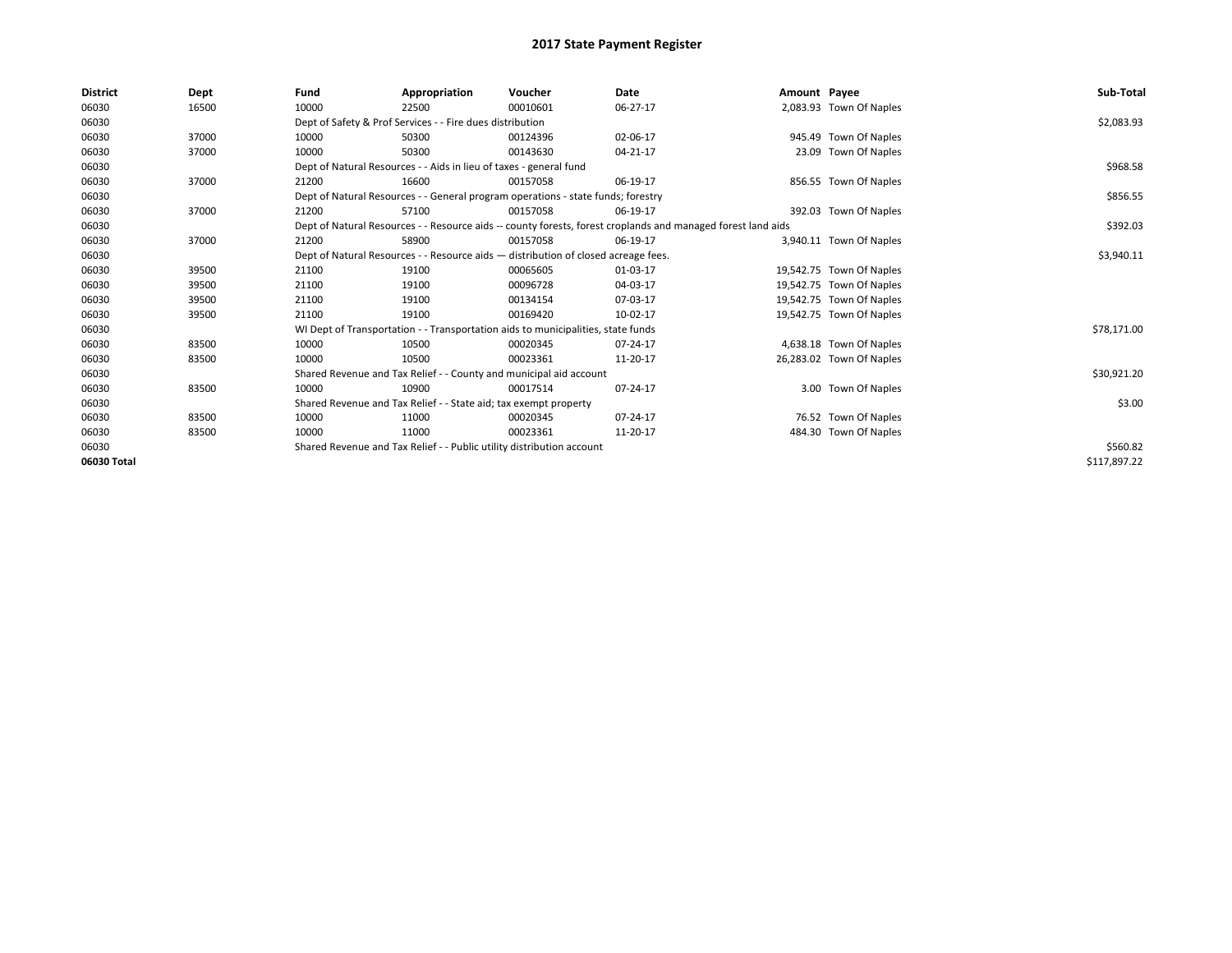| <b>District</b> | Dept  | Fund                                                                               | Appropriation                                                                                                | Voucher                                                                          | Date     | Amount Payee |                          | Sub-Total    |  |  |  |
|-----------------|-------|------------------------------------------------------------------------------------|--------------------------------------------------------------------------------------------------------------|----------------------------------------------------------------------------------|----------|--------------|--------------------------|--------------|--|--|--|
| 06032           | 16500 | 10000                                                                              | 22500                                                                                                        | 00010602                                                                         | 06-26-17 |              | 2,157.10 Town Of Nelson  |              |  |  |  |
| 06032           |       |                                                                                    | Dept of Safety & Prof Services - - Fire dues distribution                                                    |                                                                                  |          |              |                          | \$2,157.10   |  |  |  |
| 06032           | 37000 | 10000                                                                              | 50300                                                                                                        | 00124397                                                                         | 02-06-17 |              | 11,095.55 Town Of Nelson |              |  |  |  |
| 06032           | 37000 | 10000                                                                              | 50300                                                                                                        | 00143632                                                                         | 04-21-17 |              | 174.75 Town Of Nelson    |              |  |  |  |
| 06032           |       |                                                                                    | Dept of Natural Resources - - Aids in lieu of taxes - general fund                                           |                                                                                  |          |              |                          | \$11,270.30  |  |  |  |
| 06032           | 37000 | 21200                                                                              | 16600                                                                                                        | 00157059                                                                         | 06-19-17 |              | 3,863.80 Town Of Nelson  |              |  |  |  |
| 06032           |       | Dept of Natural Resources - - General program operations - state funds; forestry   |                                                                                                              | \$3,863.80                                                                       |          |              |                          |              |  |  |  |
| 06032           | 37000 | 21200                                                                              | 57100                                                                                                        | 00157059                                                                         | 06-19-17 |              | 1.771.23 Town Of Nelson  |              |  |  |  |
| 06032           |       |                                                                                    | Dept of Natural Resources - - Resource aids -- county forests, forest croplands and managed forest land aids |                                                                                  |          |              |                          |              |  |  |  |
| 06032           | 37000 | 21200                                                                              | 57900                                                                                                        | 00143631                                                                         | 04-21-17 |              | 5,569.83 Town Of Nelson  |              |  |  |  |
| 06032           |       |                                                                                    | Dept of Natural Resources - - Aids in lieu of taxes - sum sufficient                                         |                                                                                  |          |              |                          | \$5,569.83   |  |  |  |
| 06032           | 37000 | 21200                                                                              | 58900                                                                                                        | 00157059                                                                         | 06-19-17 |              | 17,773.50 Town Of Nelson |              |  |  |  |
| 06032           |       | Dept of Natural Resources - - Resource aids - distribution of closed acreage fees. |                                                                                                              | \$17,773.50                                                                      |          |              |                          |              |  |  |  |
| 06032           | 39500 | 21100                                                                              | 17400                                                                                                        | 00158274                                                                         | 08-28-17 |              | 22,829.21 Town Of Nelson |              |  |  |  |
| 06032           |       |                                                                                    | WI Dept of Transportation - - Disaster damage aids, state funds                                              |                                                                                  |          |              |                          | \$22,829.21  |  |  |  |
| 06032           | 39500 | 21100                                                                              | 19100                                                                                                        | 00065606                                                                         | 01-03-17 |              | 19,680.37 Town Of Nelson |              |  |  |  |
| 06032           | 39500 | 21100                                                                              | 19100                                                                                                        | 00096729                                                                         | 04-03-17 |              | 19.680.37 Town Of Nelson |              |  |  |  |
| 06032           | 39500 | 21100                                                                              | 19100                                                                                                        | 00134155                                                                         | 07-03-17 |              | 19,680.37 Town Of Nelson |              |  |  |  |
| 06032           | 39500 | 21100                                                                              | 19100                                                                                                        | 00169421                                                                         | 10-02-17 |              | 19,680.39 Town Of Nelson |              |  |  |  |
| 06032           |       |                                                                                    |                                                                                                              | WI Dept of Transportation - - Transportation aids to municipalities, state funds |          |              |                          | \$78,721.50  |  |  |  |
| 06032           | 83500 | 10000                                                                              | 10500                                                                                                        | 00020346                                                                         | 07-24-17 |              | 4,737.18 Town Of Nelson  |              |  |  |  |
| 06032           | 83500 | 10000                                                                              | 10500                                                                                                        | 00023362                                                                         | 11-20-17 |              | 26,844.01 Town Of Nelson |              |  |  |  |
| 06032           |       |                                                                                    |                                                                                                              | Shared Revenue and Tax Relief - - County and municipal aid account               |          |              |                          | \$31,581.19  |  |  |  |
| 06032           | 83500 | 10000                                                                              | 10900                                                                                                        | 00017515                                                                         | 07-24-17 |              | 14.00 Town Of Nelson     |              |  |  |  |
| 06032           |       | Shared Revenue and Tax Relief - - State aid; tax exempt property                   |                                                                                                              | \$14.00                                                                          |          |              |                          |              |  |  |  |
| 06032           | 83500 | 10000                                                                              | 11000                                                                                                        | 00020346                                                                         | 07-24-17 |              | 241.06 Town Of Nelson    |              |  |  |  |
| 06032           | 83500 | 10000                                                                              | 11000                                                                                                        | 00023362                                                                         | 11-20-17 |              | 1,400.47 Town Of Nelson  |              |  |  |  |
| 06032           |       | Shared Revenue and Tax Relief - - Public utility distribution account              |                                                                                                              | \$1,641.53                                                                       |          |              |                          |              |  |  |  |
| 06032 Total     |       |                                                                                    |                                                                                                              |                                                                                  |          |              |                          | \$177,193.19 |  |  |  |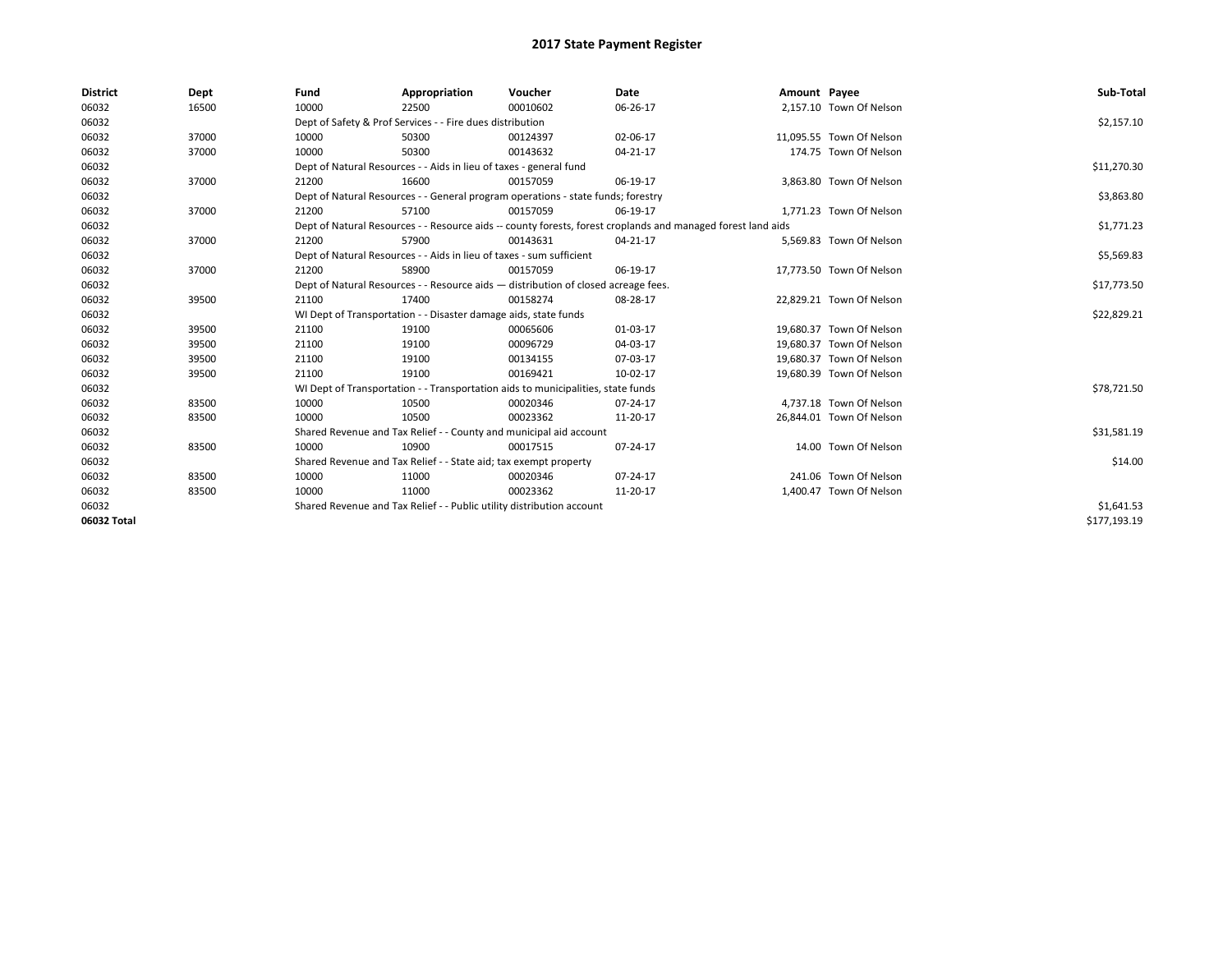| <b>District</b> | Dept  | Fund  | Appropriation                                                                                                | Voucher  | Date         | Amount Payee |                               | Sub-Total    |
|-----------------|-------|-------|--------------------------------------------------------------------------------------------------------------|----------|--------------|--------------|-------------------------------|--------------|
| 06034           | 16500 | 10000 | 22500                                                                                                        | 00010603 | 06-26-17     |              | 1,766.56 Waumandee, Town of   |              |
| 06034           |       |       | Dept of Safety & Prof Services - - Fire dues distribution                                                    |          |              |              |                               | \$1,766.56   |
| 06034           | 37000 | 21200 | 16600                                                                                                        | 00157060 | 06-19-17     |              | 2.708.60 Waumandee, Town of   |              |
| 06034           |       |       | Dept of Natural Resources - - General program operations - state funds; forestry                             |          |              |              |                               | \$2,708.60   |
| 06034           | 37000 | 21200 | 57100                                                                                                        | 00157060 | 06-19-17     |              | 1,243.98 Waumandee, Town of   |              |
| 06034           |       |       | Dept of Natural Resources - - Resource aids -- county forests, forest croplands and managed forest land aids |          |              |              |                               | \$1,243.98   |
| 06034           | 37000 | 21200 | 58900                                                                                                        | 00157060 | 06-19-17     |              | 12,459.56 Waumandee, Town of  |              |
| 06034           |       |       | Dept of Natural Resources - - Resource aids - distribution of closed acreage fees.                           |          |              |              |                               | \$12,459.56  |
| 06034           | 37000 | 27400 | 67000                                                                                                        | 00154104 | 06-01-17     |              | 2,452.39 Waumandee, Town of   |              |
| 06034           |       |       | Dept of Natural Resources - - Financial assistance for responsible units                                     |          |              |              |                               | \$2,452.39   |
| 06034           | 39500 | 21100 | 17400                                                                                                        | 00099817 | 04-03-17     |              | 64,041.05 Waumandee, Town of  |              |
| 06034           | 39500 | 21100 | 17400                                                                                                        | 00158270 | 08-28-17     |              | 548,087.96 Waumandee, Town of |              |
| 06034           |       |       | WI Dept of Transportation - - Disaster damage aids, state funds                                              |          | \$612,129.01 |              |                               |              |
| 06034           | 39500 | 21100 | 19100                                                                                                        | 00065607 | 01-03-17     |              | 23,027.41 Waumandee, Town of  |              |
| 06034           | 39500 | 21100 | 19100                                                                                                        | 00096730 | 04-03-17     |              | 23,027.41 Waumandee, Town of  |              |
| 06034           | 39500 | 21100 | 19100                                                                                                        | 00134156 | 07-03-17     |              | 23,027.41 Waumandee, Town of  |              |
| 06034           | 39500 | 21100 | 19100                                                                                                        | 00169422 | 10-02-17     |              | 23,027.43 Waumandee, Town of  |              |
| 06034           |       |       | WI Dept of Transportation - - Transportation aids to municipalities, state funds                             |          |              |              |                               | \$92,109.66  |
| 06034           | 83500 | 10000 | 10500                                                                                                        | 00020347 | 07-24-17     |              | 3,645.49 Waumandee, Town of   |              |
| 06034           | 83500 | 10000 | 10500                                                                                                        | 00023363 | 11-20-17     |              | 20,657.79 Waumandee, Town of  |              |
| 06034           |       |       | Shared Revenue and Tax Relief - - County and municipal aid account                                           |          |              |              |                               | \$24,303.28  |
| 06034           | 83500 | 10000 | 10900                                                                                                        | 00017516 | 07-24-17     |              | 84.00 Waumandee, Town of      |              |
| 06034           |       |       | Shared Revenue and Tax Relief - - State aid; tax exempt property                                             |          |              |              |                               | \$84.00      |
| 06034           | 83500 | 10000 | 11000                                                                                                        | 00020347 | 07-24-17     |              | 192.58 Waumandee, Town of     |              |
| 06034           | 83500 | 10000 | 11000                                                                                                        | 00023363 | 11-20-17     |              | 1,090.98 Waumandee, Town of   |              |
| 06034           |       |       | Shared Revenue and Tax Relief - - Public utility distribution account                                        |          | \$1,283.56   |              |                               |              |
| 06034 Total     |       |       |                                                                                                              |          |              |              |                               | \$750,540.60 |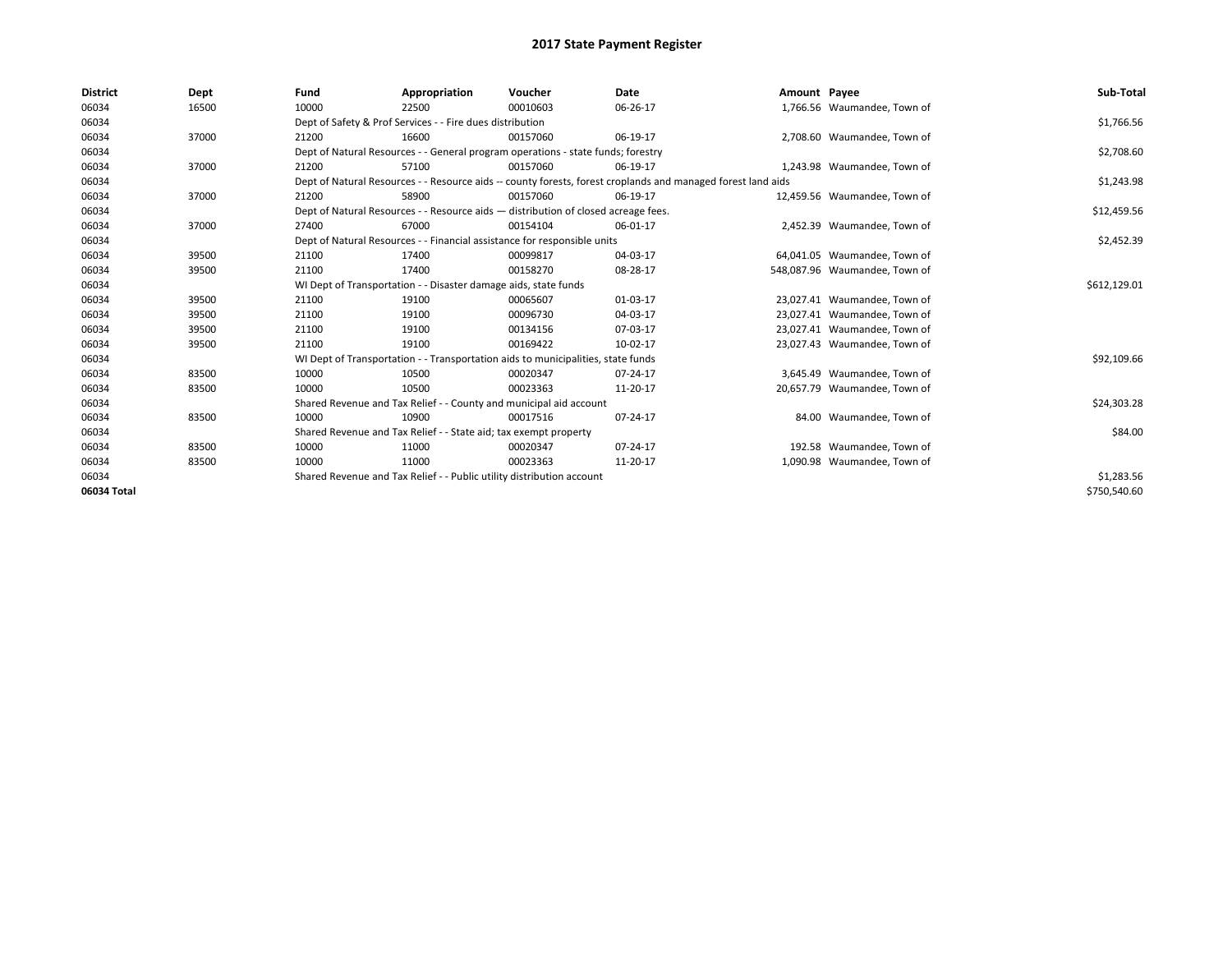| <b>District</b> | Dept  | Fund  | Appropriation                                                                    | Voucher  | Date                                                                                            | Amount Payee |                               | Sub-Total    |
|-----------------|-------|-------|----------------------------------------------------------------------------------|----------|-------------------------------------------------------------------------------------------------|--------------|-------------------------------|--------------|
| 06111           | 16500 | 10000 | 22500                                                                            | 00010604 | 06-26-17                                                                                        |              | 1,068.26 Village Of Cochrane  |              |
| 06111           |       |       | Dept of Safety & Prof Services - - Fire dues distribution                        |          |                                                                                                 |              |                               | \$1,068.26   |
| 06111           | 39500 | 21100 | 19100                                                                            | 00065608 | 01-03-17                                                                                        |              | 3,134.51 Village Of Cochrane  |              |
| 06111           | 39500 | 21100 | 19100                                                                            | 00096731 | 04-03-17                                                                                        |              | 3,134.51 Village Of Cochrane  |              |
| 06111           | 39500 | 21100 | 19100                                                                            | 00134157 | 07-03-17                                                                                        |              | 3,134.51 Village Of Cochrane  |              |
| 06111           | 39500 | 21100 | 19100                                                                            | 00169423 | 10-02-17                                                                                        |              | 3,134.51 Village Of Cochrane  |              |
| 06111           |       |       | WI Dept of Transportation - - Transportation aids to municipalities, state funds |          |                                                                                                 |              |                               | \$12,538.04  |
| 06111           | 39500 | 21100 | 27800                                                                            | 00178297 | 11-01-17                                                                                        |              | 6,887.66 Village Of Cochrane  |              |
| 06111           |       |       | WI Dept of Transportation - - Local roads improvement program, state funds       |          |                                                                                                 |              |                               | \$6,887.66   |
| 06111           | 50500 | 10000 | 17400                                                                            | 00047394 | 04-28-17                                                                                        |              | 6,431.00 Village Of Cochrane  |              |
| 06111           |       |       |                                                                                  |          | Department of Administration - - High-voltage transmission line annual impact fee distributions |              |                               | \$6,431.00   |
| 06111           | 83500 | 10000 | 10500                                                                            | 00020348 | 07-24-17                                                                                        |              | 12,245.16 Village Of Cochrane |              |
| 06111           | 83500 | 10000 | 10500                                                                            | 00023364 | 11-20-17                                                                                        |              | 69,389.25 Village Of Cochrane |              |
| 06111           |       |       | Shared Revenue and Tax Relief - - County and municipal aid account               |          |                                                                                                 |              |                               | \$81,634.41  |
| 06111           | 83500 | 10000 | 10900                                                                            | 00017517 | 07-24-17                                                                                        |              | 260.00 Village Of Cochrane    |              |
| 06111           |       |       | Shared Revenue and Tax Relief - - State aid; tax exempt property                 |          |                                                                                                 |              |                               | \$260.00     |
| 06111           | 83500 | 10000 | 11000                                                                            | 00020348 | 07-24-17                                                                                        |              | 74.04 Village Of Cochrane     |              |
| 06111           | 83500 | 10000 | 11000                                                                            | 00023364 | 11-20-17                                                                                        |              | 409.81 Village Of Cochrane    |              |
| 06111           |       |       | Shared Revenue and Tax Relief - - Public utility distribution account            |          |                                                                                                 |              |                               | \$483.85     |
| 06111           | 83500 | 52100 | 36300                                                                            | 00015677 | 03-27-17                                                                                        |              | 118.31 Village Of Cochrane    |              |
| 06111           |       |       | Shared Revenue and Tax Relief - - Lottery and gaming credit                      |          |                                                                                                 |              |                               | \$118.31     |
| 06111 Total     |       |       |                                                                                  |          |                                                                                                 |              |                               | \$109,421.53 |
|                 |       |       |                                                                                  |          |                                                                                                 |              |                               |              |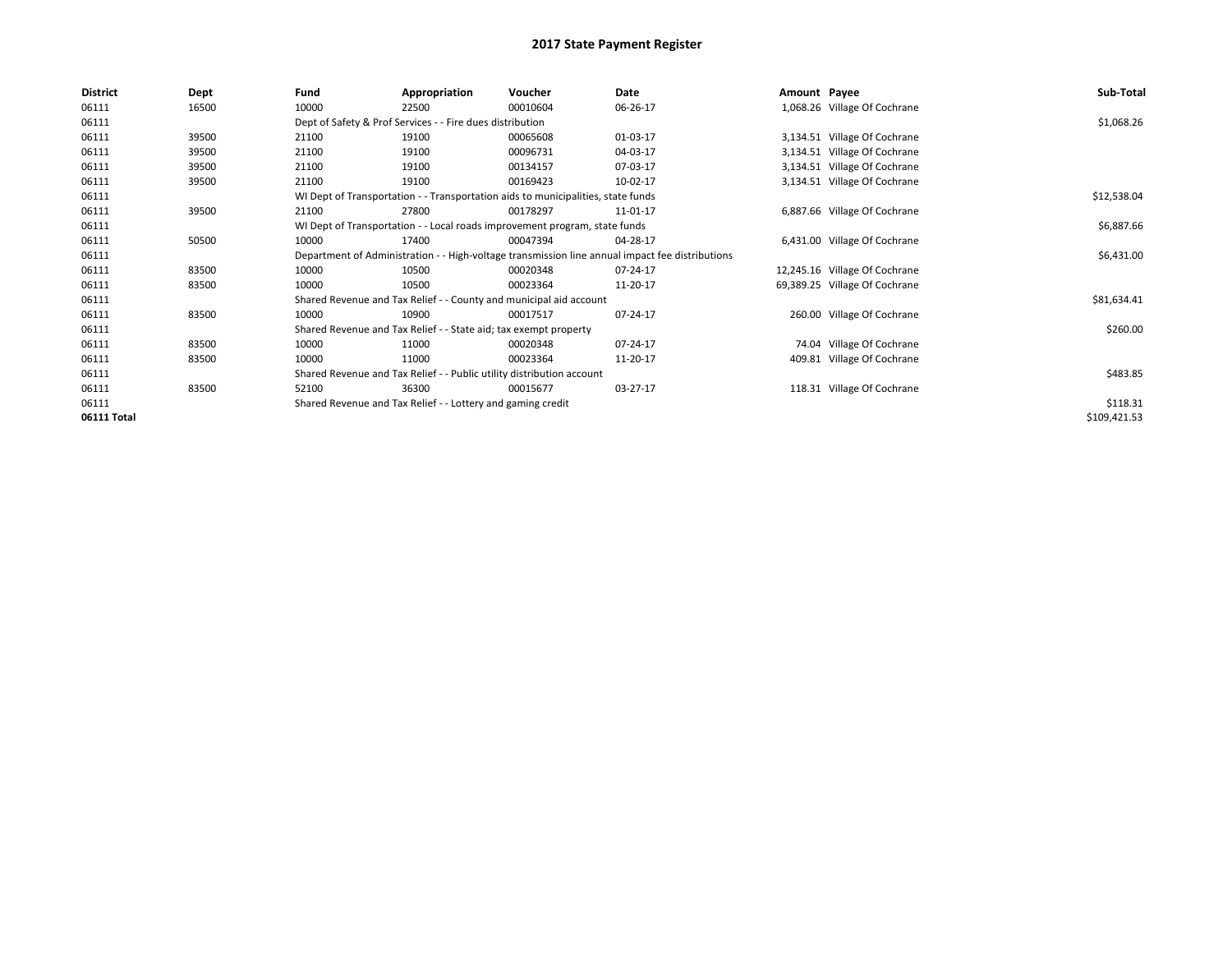| District    | Dept  | Fund                                                                  | Appropriation                                                                                                | Voucher                                                                            | Date     | Amount Payee |                             | Sub-Total    |  |  |  |
|-------------|-------|-----------------------------------------------------------------------|--------------------------------------------------------------------------------------------------------------|------------------------------------------------------------------------------------|----------|--------------|-----------------------------|--------------|--|--|--|
| 06154       | 16500 | 10000                                                                 | 22500                                                                                                        | 00010605                                                                           | 06-26-17 |              | 862.40 Village Of Nelson    |              |  |  |  |
| 06154       |       |                                                                       | Dept of Safety & Prof Services - - Fire dues distribution                                                    |                                                                                    |          |              |                             | \$862.40     |  |  |  |
| 06154       | 37000 | 10000                                                                 | 50300                                                                                                        | 00124333                                                                           | 02-06-17 |              | 1,281.97 Village Of Nelson  |              |  |  |  |
| 06154       |       |                                                                       | Dept of Natural Resources - - Aids in lieu of taxes - general fund                                           |                                                                                    |          |              |                             | \$1,281.97   |  |  |  |
| 06154       | 37000 | 21200                                                                 | 16600                                                                                                        | 00157061                                                                           | 06-19-17 |              | 37.80 Village Of Nelson     |              |  |  |  |
| 06154       |       |                                                                       |                                                                                                              | Dept of Natural Resources - - General program operations - state funds; forestry   |          |              |                             | \$37.80      |  |  |  |
| 06154       | 37000 | 21200                                                                 | 57100                                                                                                        | 00157061                                                                           | 06-19-17 |              | 17.30 Village Of Nelson     |              |  |  |  |
| 06154       |       |                                                                       | Dept of Natural Resources - - Resource aids -- county forests, forest croplands and managed forest land aids |                                                                                    |          |              |                             |              |  |  |  |
| 06154       | 37000 | 21200                                                                 | 58900                                                                                                        | 00157061                                                                           | 06-19-17 |              | 173.88 Village Of Nelson    |              |  |  |  |
| 06154       |       |                                                                       |                                                                                                              | Dept of Natural Resources - - Resource aids - distribution of closed acreage fees. |          |              |                             | \$173.88     |  |  |  |
| 06154       | 39500 | 21100                                                                 | 19100                                                                                                        | 00065609                                                                           | 01-03-17 |              | 3,003.37 Village Of Nelson  |              |  |  |  |
| 06154       | 39500 | 21100                                                                 | 19100                                                                                                        | 00096732                                                                           | 04-03-17 |              | 3,003.37 Village Of Nelson  |              |  |  |  |
| 06154       | 39500 | 21100                                                                 | 19100                                                                                                        | 00134158                                                                           | 07-03-17 |              | 3,003.37 Village Of Nelson  |              |  |  |  |
| 06154       | 39500 | 21100                                                                 | 19100                                                                                                        | 00169424                                                                           | 10-02-17 |              | 3,003.38 Village Of Nelson  |              |  |  |  |
| 06154       |       |                                                                       |                                                                                                              | WI Dept of Transportation - - Transportation aids to municipalities, state funds   |          |              |                             | \$12,013.49  |  |  |  |
| 06154       | 83500 | 10000                                                                 | 10500                                                                                                        | 00020349                                                                           | 07-24-17 |              | 14,482.46 Village Of Nelson |              |  |  |  |
| 06154       | 83500 | 10000                                                                 | 10500                                                                                                        | 00023365                                                                           | 11-20-17 |              | 82,067.25 Village Of Nelson |              |  |  |  |
| 06154       |       |                                                                       |                                                                                                              | Shared Revenue and Tax Relief - - County and municipal aid account                 |          |              |                             | \$96,549.71  |  |  |  |
| 06154       | 83500 | 10000                                                                 | 11000                                                                                                        | 00020349                                                                           | 07-24-17 |              | 2,139.87 Village Of Nelson  |              |  |  |  |
| 06154       | 83500 | 10000                                                                 | 11000                                                                                                        | 00023365                                                                           | 11-20-17 |              | 12,937.24 Village Of Nelson |              |  |  |  |
| 06154       |       | Shared Revenue and Tax Relief - - Public utility distribution account |                                                                                                              | \$15,077.11                                                                        |          |              |                             |              |  |  |  |
| 06154       | 83500 | 52100                                                                 | 36300                                                                                                        | 00015678                                                                           | 03-27-17 |              | 586.08 Village Of Nelson    |              |  |  |  |
| 06154       |       |                                                                       | Shared Revenue and Tax Relief - - Lottery and gaming credit                                                  |                                                                                    |          |              |                             |              |  |  |  |
| 06154 Total |       |                                                                       |                                                                                                              |                                                                                    |          |              |                             | \$126,599.74 |  |  |  |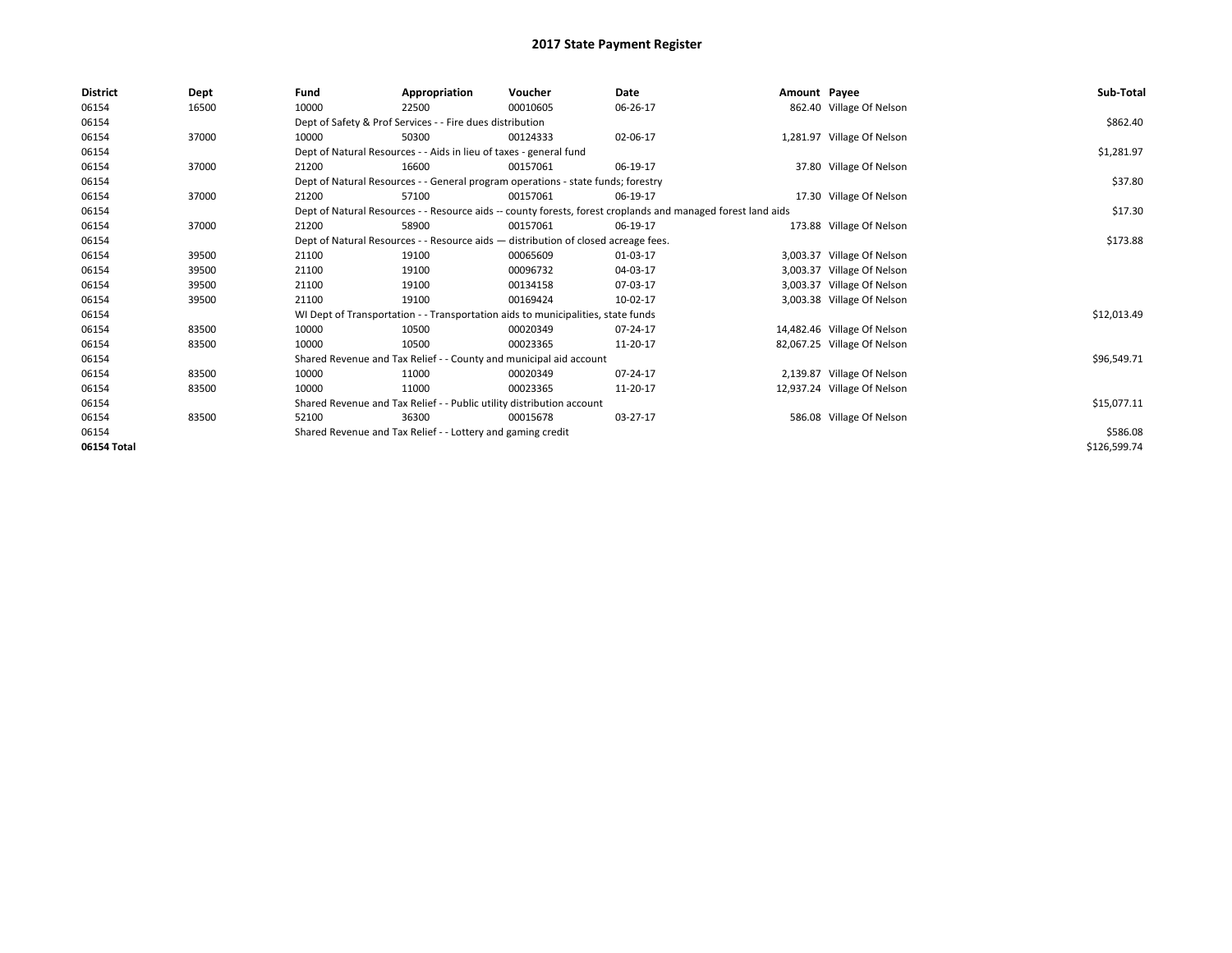| <b>District</b> | Dept  | Fund                                                                               | Appropriation                                                                    | Voucher      | Date                                                                                                         | Amount Payee |                         | Sub-Total    |
|-----------------|-------|------------------------------------------------------------------------------------|----------------------------------------------------------------------------------|--------------|--------------------------------------------------------------------------------------------------------------|--------------|-------------------------|--------------|
| 06201           | 16500 | 10000                                                                              | 22500                                                                            | 00010606     | 06-26-17                                                                                                     |              | 2,421.17 City Of Alma   |              |
| 06201           |       |                                                                                    | Dept of Safety & Prof Services - - Fire dues distribution                        |              |                                                                                                              |              |                         | \$2,421.17   |
| 06201           | 37000 | 21200                                                                              | 16600                                                                            | 00157062     | 06-19-17                                                                                                     |              | 192.27 City Of Alma     |              |
| 06201           |       |                                                                                    | Dept of Natural Resources - - General program operations - state funds; forestry |              |                                                                                                              |              |                         | \$192.27     |
| 06201           | 37000 | 21200                                                                              | 57100                                                                            | 00157062     | 06-19-17                                                                                                     |              | 88.07 City Of Alma      |              |
| 06201           |       |                                                                                    |                                                                                  |              | Dept of Natural Resources - - Resource aids -- county forests, forest croplands and managed forest land aids |              |                         | \$88.07      |
| 06201           | 37000 | 21200                                                                              | 58900                                                                            | 00157062     | 06-19-17                                                                                                     |              | 884.46 City Of Alma     |              |
| 06201           |       | Dept of Natural Resources - - Resource aids - distribution of closed acreage fees. |                                                                                  | \$884.46     |                                                                                                              |              |                         |              |
| 06201           | 37000 | 27400                                                                              | 67000                                                                            | 00154822     | 06-01-17                                                                                                     |              | 4,140.87 City Of Alma   |              |
| 06201           |       |                                                                                    | Dept of Natural Resources - - Financial assistance for responsible units         |              | \$4,140.87                                                                                                   |              |                         |              |
| 06201           | 39500 | 21100                                                                              | 19100                                                                            | 00065610     | 01-03-17                                                                                                     |              | 12,674.65 City Of Alma  |              |
| 06201           | 39500 | 21100                                                                              | 19100                                                                            | 00096733     | 04-03-17                                                                                                     |              | 12,674.65 City Of Alma  |              |
| 06201           | 39500 | 21100                                                                              | 19100                                                                            | 00134159     | 07-03-17                                                                                                     |              | 12,674.65 City Of Alma  |              |
| 06201           | 39500 | 21100                                                                              | 19100                                                                            | 00169425     | 10-02-17                                                                                                     |              | 12,674.65 City Of Alma  |              |
| 06201           |       |                                                                                    | WI Dept of Transportation - - Transportation aids to municipalities, state funds |              |                                                                                                              |              |                         | \$50,698.60  |
| 06201           | 50500 | 10000                                                                              | 17400                                                                            | 00047395     | 04-28-17                                                                                                     |              | 20,116.00 City Of Alma  |              |
| 06201           |       |                                                                                    |                                                                                  |              | Department of Administration - - High-voltage transmission line annual impact fee distributions              |              |                         | \$20,116.00  |
| 06201           | 83500 | 10000                                                                              | 10500                                                                            | 00020350     | 07-24-17                                                                                                     |              | 17,428.79 City Of Alma  |              |
| 06201           | 83500 | 10000                                                                              | 10500                                                                            | 00023366     | 11-20-17                                                                                                     |              | 98,763.16 City Of Alma  |              |
| 06201           |       |                                                                                    | Shared Revenue and Tax Relief - - County and municipal aid account               |              |                                                                                                              |              |                         | \$116,191.95 |
| 06201           | 83500 | 10000                                                                              | 10900                                                                            | 00017518     | 07-24-17                                                                                                     |              | 89.00 City Of Alma      |              |
| 06201           | 83500 | 10000                                                                              | 10900                                                                            | 00019677     | 07-24-17                                                                                                     |              | 45.00 City Of Alma      |              |
| 06201           |       |                                                                                    | Shared Revenue and Tax Relief - - State aid; tax exempt property                 |              |                                                                                                              |              |                         | \$134.00     |
| 06201           | 83500 | 10000                                                                              | 11000                                                                            | 00020350     | 07-24-17                                                                                                     |              | 48,896.25 City Of Alma  |              |
| 06201           | 83500 | 10000                                                                              | 11000                                                                            | 00023366     | 11-20-17                                                                                                     |              | 283,028.75 City Of Alma |              |
| 06201           |       | Shared Revenue and Tax Relief - - Public utility distribution account              |                                                                                  | \$331,925.00 |                                                                                                              |              |                         |              |
| 06201           | 83500 | 52100                                                                              | 36300                                                                            | 00015679     | 03-27-17                                                                                                     |              | 683.03 City Of Alma     |              |
| 06201           |       | Shared Revenue and Tax Relief - - Lottery and gaming credit                        |                                                                                  | \$683.03     |                                                                                                              |              |                         |              |
| 06201 Total     |       |                                                                                    |                                                                                  |              |                                                                                                              |              |                         | \$527,475.42 |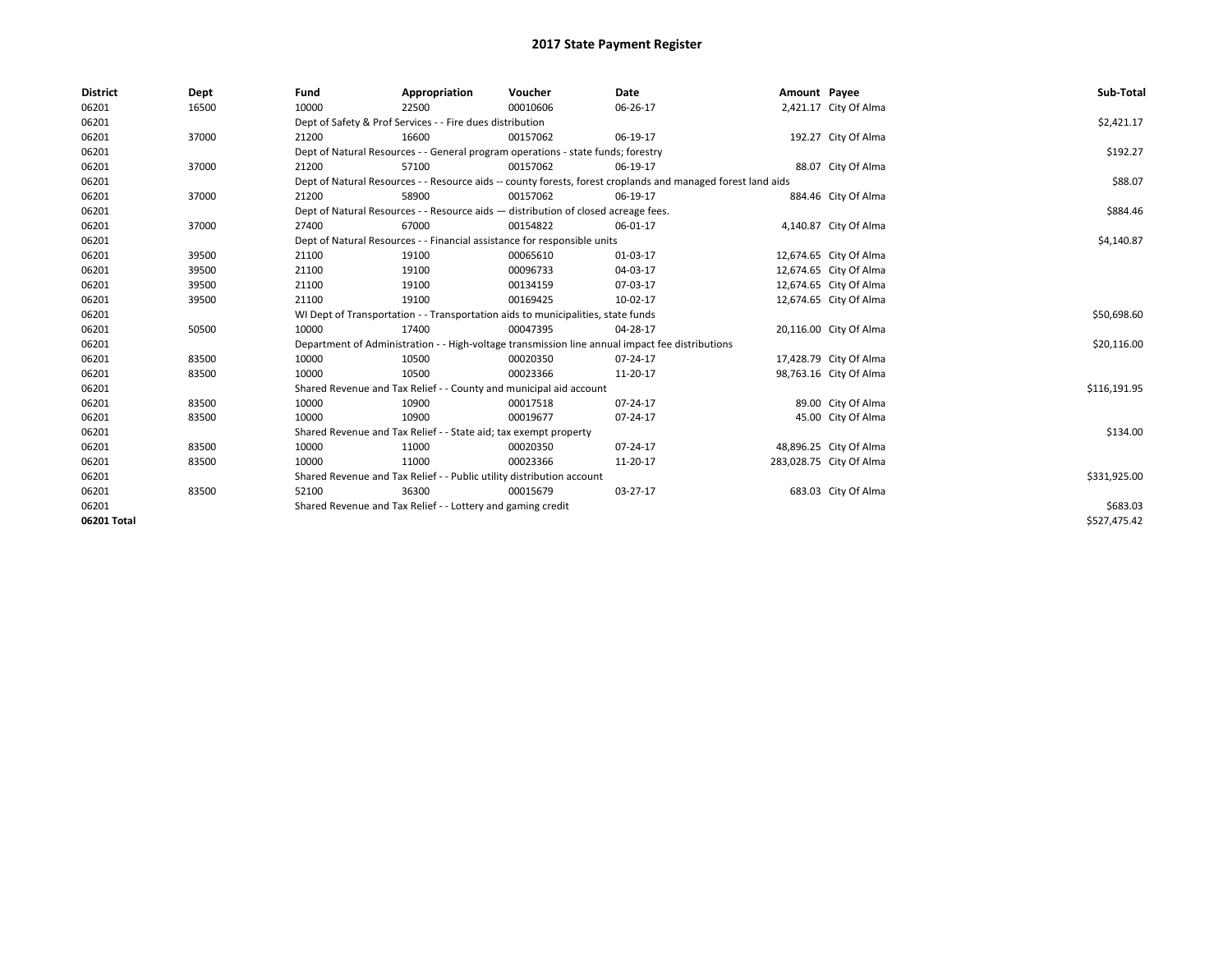| <b>District</b> | Dept  | Fund                                                        | Appropriation                                                                                   | Voucher    | Date     | Amount Payee |                                | Sub-Total    |  |  |  |
|-----------------|-------|-------------------------------------------------------------|-------------------------------------------------------------------------------------------------|------------|----------|--------------|--------------------------------|--------------|--|--|--|
| 06206           | 16500 | 10000                                                       | 22500                                                                                           | 00010607   | 06-26-17 |              | 3,305.56 City Of Buffalo City  |              |  |  |  |
| 06206           |       |                                                             | Dept of Safety & Prof Services - - Fire dues distribution                                       |            |          |              |                                |              |  |  |  |
| 06206           | 39500 | 21100                                                       | 19100                                                                                           | 00065611   | 01-03-17 |              | 10,019.10 City Of Buffalo City |              |  |  |  |
| 06206           | 39500 | 21100                                                       | 19100                                                                                           | 00096734   | 04-03-17 |              | 10,019.10 City Of Buffalo City |              |  |  |  |
| 06206           | 39500 | 21100                                                       | 19100                                                                                           | 00134160   | 07-03-17 |              | 10,019.10 City Of Buffalo City |              |  |  |  |
| 06206           | 39500 | 21100                                                       | 19100                                                                                           | 00169426   | 10-02-17 |              | 10,019.10 City Of Buffalo City |              |  |  |  |
| 06206           |       |                                                             | WI Dept of Transportation - - Transportation aids to municipalities, state funds                |            |          |              |                                |              |  |  |  |
| 06206           | 50500 | 10000                                                       | 17400                                                                                           | 00047396   | 04-28-17 |              | 2,950.00 City Of Buffalo City  |              |  |  |  |
| 06206           |       |                                                             | Department of Administration - - High-voltage transmission line annual impact fee distributions |            |          |              |                                |              |  |  |  |
| 06206           | 83500 | 10000                                                       | 10500                                                                                           | 00020351   | 07-24-17 |              | 9,459.45 City Of Buffalo City  |              |  |  |  |
| 06206           | 83500 | 10000                                                       | 10500                                                                                           | 00023367   | 11-20-17 |              | 53,603.55 City Of Buffalo City |              |  |  |  |
| 06206           |       |                                                             | Shared Revenue and Tax Relief - - County and municipal aid account                              |            |          |              |                                |              |  |  |  |
| 06206           | 83500 | 10000                                                       | 10900                                                                                           | 00017519   | 07-24-17 |              | 2.00 City Of Buffalo City      |              |  |  |  |
| 06206           |       |                                                             | Shared Revenue and Tax Relief - - State aid; tax exempt property                                |            |          |              |                                |              |  |  |  |
| 06206           | 83500 | 10000                                                       | 11000                                                                                           | 00020351   | 07-24-17 |              | 73.82 City Of Buffalo City     |              |  |  |  |
| 06206           | 83500 | 10000                                                       | 11000                                                                                           | 00023367   | 11-20-17 |              | 428.89 City Of Buffalo City    |              |  |  |  |
| 06206           |       |                                                             | Shared Revenue and Tax Relief - - Public utility distribution account                           |            |          |              |                                |              |  |  |  |
| 06206           | 83500 | 52100                                                       | 36300                                                                                           | 00015680   | 03-27-17 |              | 2,086.61 City Of Buffalo City  |              |  |  |  |
| 06206           |       | Shared Revenue and Tax Relief - - Lottery and gaming credit |                                                                                                 | \$2,086.61 |          |              |                                |              |  |  |  |
| 06206 Total     |       |                                                             |                                                                                                 |            |          |              |                                | \$111,986.28 |  |  |  |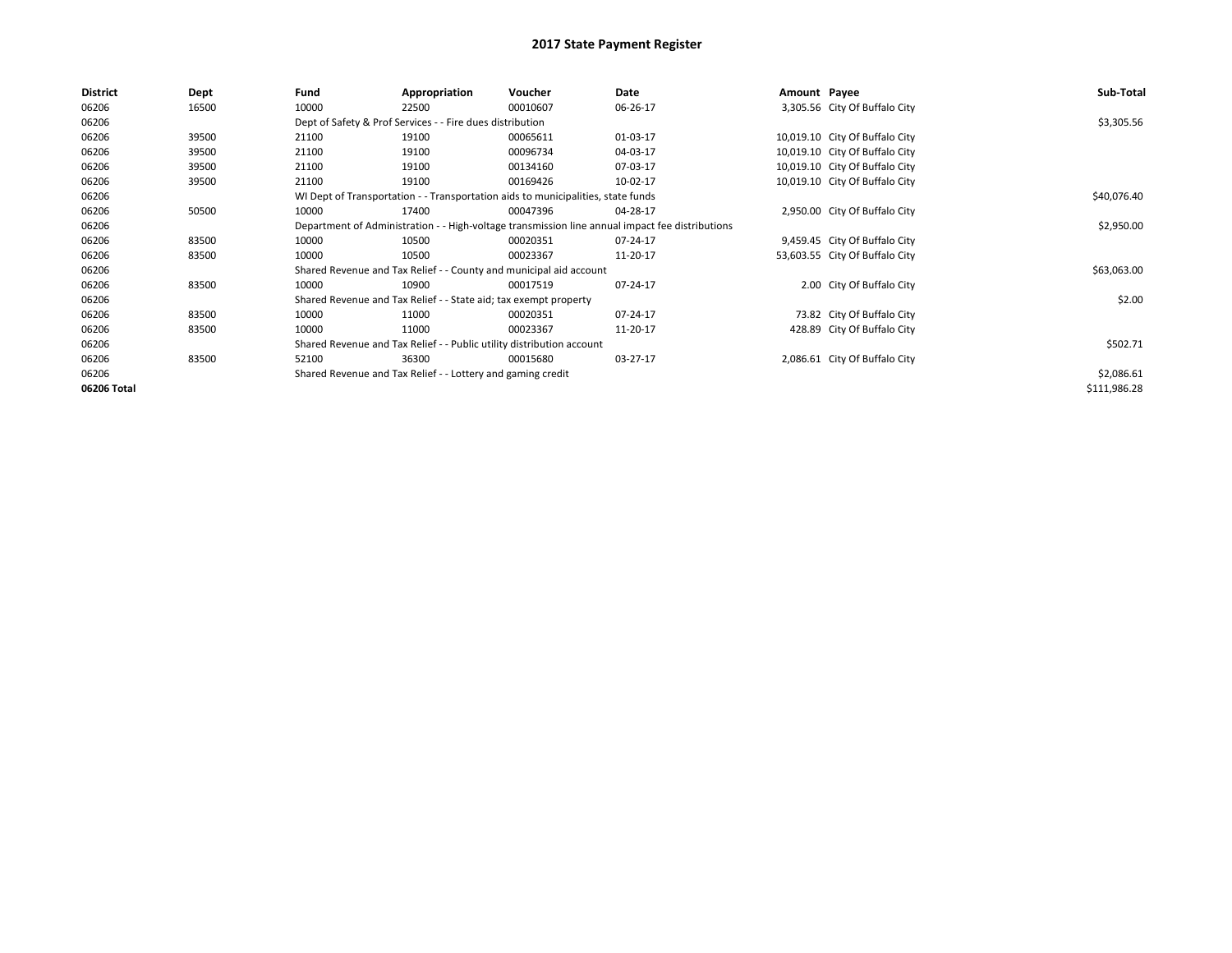| <b>District</b> | Dept  | Fund                                                                                                         | Appropriation                                                                      | Voucher      | Date     | Amount Payee |                                  | Sub-Total    |
|-----------------|-------|--------------------------------------------------------------------------------------------------------------|------------------------------------------------------------------------------------|--------------|----------|--------------|----------------------------------|--------------|
| 06226           | 16500 | 10000                                                                                                        | 22500                                                                              | 00010608     | 06-26-17 |              | 2,075.12 City Of Fountain City   |              |
| 06226           |       | Dept of Safety & Prof Services - - Fire dues distribution                                                    |                                                                                    | \$2,075.12   |          |              |                                  |              |
| 06226           | 37000 | 21200                                                                                                        | 16600                                                                              | 00157063     | 06-19-17 |              | 66.73 City Of Fountain City      |              |
| 06226           |       | Dept of Natural Resources - - General program operations - state funds; forestry                             |                                                                                    | \$66.73      |          |              |                                  |              |
| 06226           | 37000 | 21200                                                                                                        | 57100                                                                              | 00157063     | 06-19-17 |              | 30.54 City Of Fountain City      |              |
| 06226           |       | Dept of Natural Resources - - Resource aids -- county forests, forest croplands and managed forest land aids |                                                                                    | \$30.54      |          |              |                                  |              |
| 06226           | 37000 | 21200                                                                                                        | 58900                                                                              | 00157063     | 06-19-17 |              | 306.95 City Of Fountain City     |              |
| 06226           |       |                                                                                                              | Dept of Natural Resources - - Resource aids - distribution of closed acreage fees. |              |          |              |                                  | \$306.95     |
| 06226           | 37000 | 27400                                                                                                        | 67000                                                                              | 00154742     | 06-01-17 |              | 4,640.17 City Of Fountain City   |              |
| 06226           |       |                                                                                                              | Dept of Natural Resources - - Financial assistance for responsible units           |              |          |              |                                  | \$4,640.17   |
| 06226           | 39500 | 21100                                                                                                        | 19100                                                                              | 00065612     | 01-03-17 |              | 6,056.01 City Of Fountain City   |              |
| 06226           | 39500 | 21100                                                                                                        | 19100                                                                              | 00096735     | 04-03-17 |              | 6,056.01 City Of Fountain City   |              |
| 06226           | 39500 | 21100                                                                                                        | 19100                                                                              | 00134161     | 07-03-17 |              | 6,056.01 City Of Fountain City   |              |
| 06226           | 39500 | 21100                                                                                                        | 19100                                                                              | 00169427     | 10-02-17 |              | 6,056.02 City Of Fountain City   |              |
| 06226           |       |                                                                                                              | WI Dept of Transportation - - Transportation aids to municipalities, state funds   |              |          |              |                                  | \$24,224.05  |
| 06226           | 83500 | 10000                                                                                                        | 10500                                                                              | 00020352     | 07-24-17 |              | 30,949.68 City Of Fountain City  |              |
| 06226           | 83500 | 10000                                                                                                        | 10500                                                                              | 00023368     | 11-20-17 |              | 175,381.50 City Of Fountain City |              |
| 06226           |       | Shared Revenue and Tax Relief - - County and municipal aid account                                           |                                                                                    | \$206,331.18 |          |              |                                  |              |
| 06226           | 83500 | 10000                                                                                                        | 10900                                                                              | 00017520     | 07-24-17 |              | 478.00 City Of Fountain City     |              |
| 06226           |       | Shared Revenue and Tax Relief - - State aid; tax exempt property                                             |                                                                                    | \$478.00     |          |              |                                  |              |
| 06226           | 83500 | 10000                                                                                                        | 11000                                                                              | 00020352     | 07-24-17 |              | 27.59 City Of Fountain City      |              |
| 06226           | 83500 | 10000                                                                                                        | 11000                                                                              | 00023368     | 11-20-17 |              | 190.91 City Of Fountain City     |              |
| 06226           |       | Shared Revenue and Tax Relief - - Public utility distribution account                                        |                                                                                    | \$218.50     |          |              |                                  |              |
| 06226           | 83500 | 52100                                                                                                        | 36300                                                                              | 00015681     | 03-27-17 |              | 814.26 City Of Fountain City     |              |
| 06226           |       | Shared Revenue and Tax Relief - - Lottery and gaming credit                                                  |                                                                                    | \$814.26     |          |              |                                  |              |
| 06226 Total     |       |                                                                                                              |                                                                                    |              |          |              |                                  | \$239,185.50 |